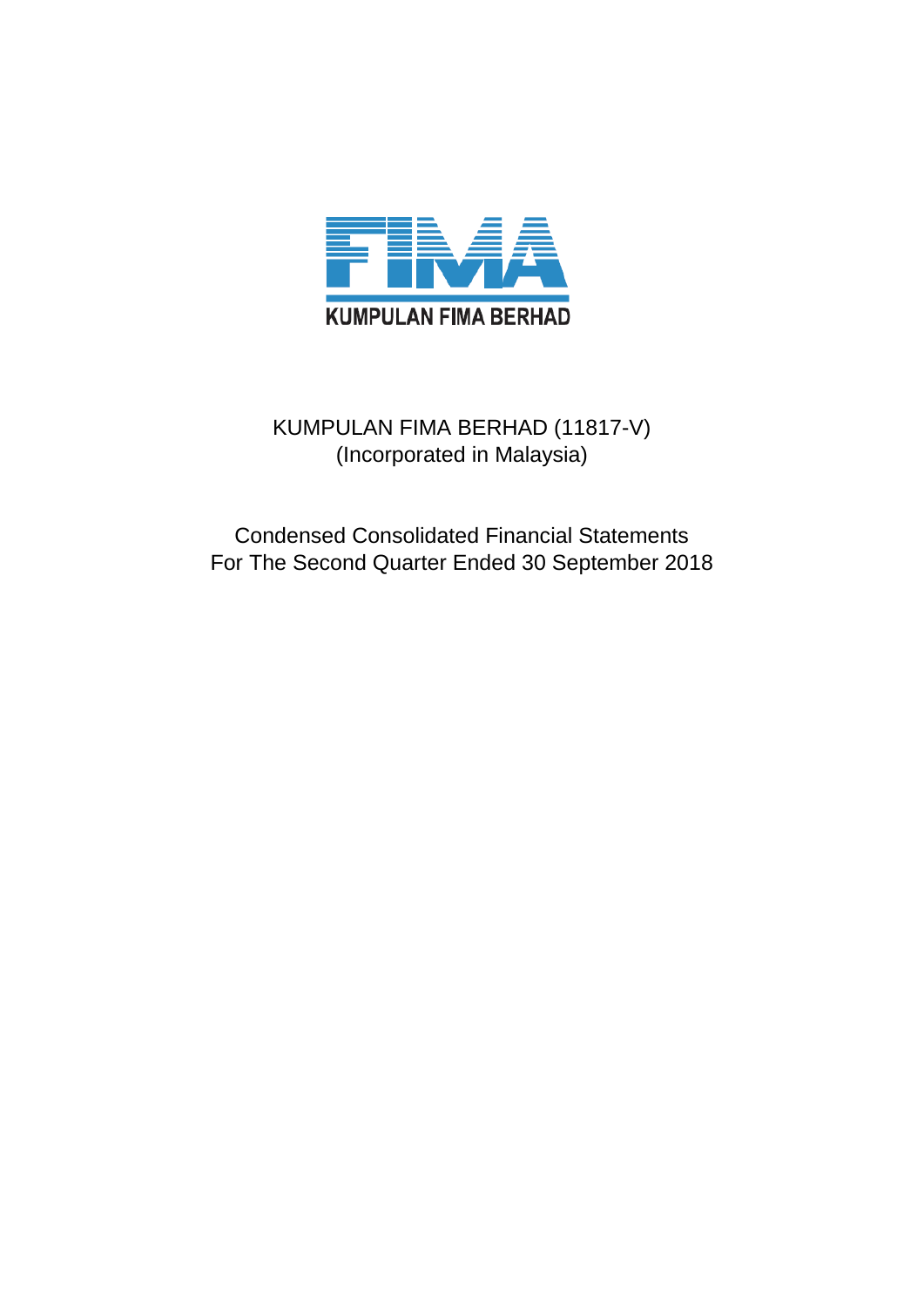

#### **CONDENSED CONSOLIDATED STATEMENT OF COMPREHENSIVE INCOME FOR THE SECOND QUARTER ENDED 30 SEPTEMBER 2018** *(THE FIGURES HAVE NOT BEEN AUDITED)*

|                                                                    |                 |                | <b>Current quarter</b> |                     | 6 months cumulative   |
|--------------------------------------------------------------------|-----------------|----------------|------------------------|---------------------|-----------------------|
|                                                                    |                 | <b>Current</b> | <b>Preceding year</b>  | <b>Current</b>      | <b>Preceding year</b> |
|                                                                    |                 | year           | corresponding          | year                | corresponding         |
|                                                                    |                 | quarter        | quarter                | to date             | period                |
|                                                                    |                 | 30-9-2018      | 30-9-2017              | 30-9-2018           | 30-9-2017             |
|                                                                    | <b>Note</b>     |                | (Restated)             |                     | (Restated)            |
|                                                                    |                 | <b>RM'000</b>  | <b>RM'000</b>          | <b>RM'000</b>       | <b>RM'000</b>         |
| Revenue                                                            | A <sub>9</sub>  | 133,479        | 117,403                | 229,058             | 238,550               |
| Cost of sales                                                      |                 | (83, 240)      | (69, 555)              | (139, 545)          | (147,373)             |
| <b>Gross profit</b>                                                |                 | 50,239         | 47,848                 | 89,513              | 91,177                |
| Other income                                                       |                 | 2,588          | 4,519                  | 4,306               | 5,956                 |
| Other items of expense                                             |                 |                |                        |                     |                       |
| Administrative expenses                                            |                 | (15, 671)      | (18, 797)              | (33,045)            | (37,668)              |
| Selling and marketing expenses                                     |                 | (1, 465)       | (1,820)                | (3,093)             | (3, 455)              |
| Other operating income/(expenses)                                  |                 | 21,663         | (5,537)                | 15,568              | (13,800)              |
|                                                                    |                 | 4,527          | (26, 154)              | (20, 570)           | (54,923)              |
| Finance costs                                                      |                 | (488)          | (573)                  | (854)               | (714)                 |
| Share of results of associates                                     |                 | (354)          | (269)                  | (124)               | (724)                 |
| <b>Profit before tax</b>                                           | A9/A10          | 36,512         | 25,371                 | $\overline{72,}271$ | 40,772                |
| Income tax expense                                                 | B <sub>5</sub>  | (7,769)        | (8, 293)               | (10, 932)           | (14, 853)             |
| <b>Profit net of tax</b>                                           |                 | 48,743         | 17,078                 | 61,339              | 25,919                |
| Other comprehensive income                                         |                 |                |                        |                     |                       |
| Foreign currency translation differences<br>for foreign operations |                 | (3,586)        | (3,047)                | (657)               | (7, 427)              |
| <b>Total comprehensive income</b>                                  |                 |                |                        |                     |                       |
| for the period                                                     |                 | 45,157         | 14,031                 | 60,682              | 18,492                |
| Profit attributable to:                                            |                 |                |                        |                     |                       |
| Equity holders of the Company                                      |                 | 32,045         | 11,710                 | 42,383              | 16,075                |
| Non-controlling interests                                          |                 | 16,698         | 5,368                  | 18,956              | 9,844                 |
| Profit for the period                                              |                 | 48,743         | 17,078                 | 61,339              | 25,919                |
| <b>Total comprehensive income</b><br>attributable to:              |                 |                |                        |                     |                       |
| Equity holders of the Company                                      |                 | 29,072         | 9,764                  | 41,932              | 10,244                |
| Non-controlling interests                                          |                 | 16,085         | 4,267                  | 18,750              | 8,248                 |
| <b>Total comprehensive income</b>                                  |                 |                |                        |                     |                       |
| for the period                                                     |                 | 45,157         | 14,031                 | 60,682              | 18,492                |
| Earnings per share attributable                                    |                 |                |                        |                     |                       |
| to equity holders of the Company :                                 |                 |                |                        |                     |                       |
| Basic/diluted earnings per share (sen)                             | B <sub>12</sub> | 11.37          | 4.15                   | 15.04               | 5.70                  |

(The condensed consolidated statement of comprehensive income should be read in conjunction with the audited financial statements for the year ended 31 March 2018 and the accompanying explanatory notes attached to the interim financial *statements).*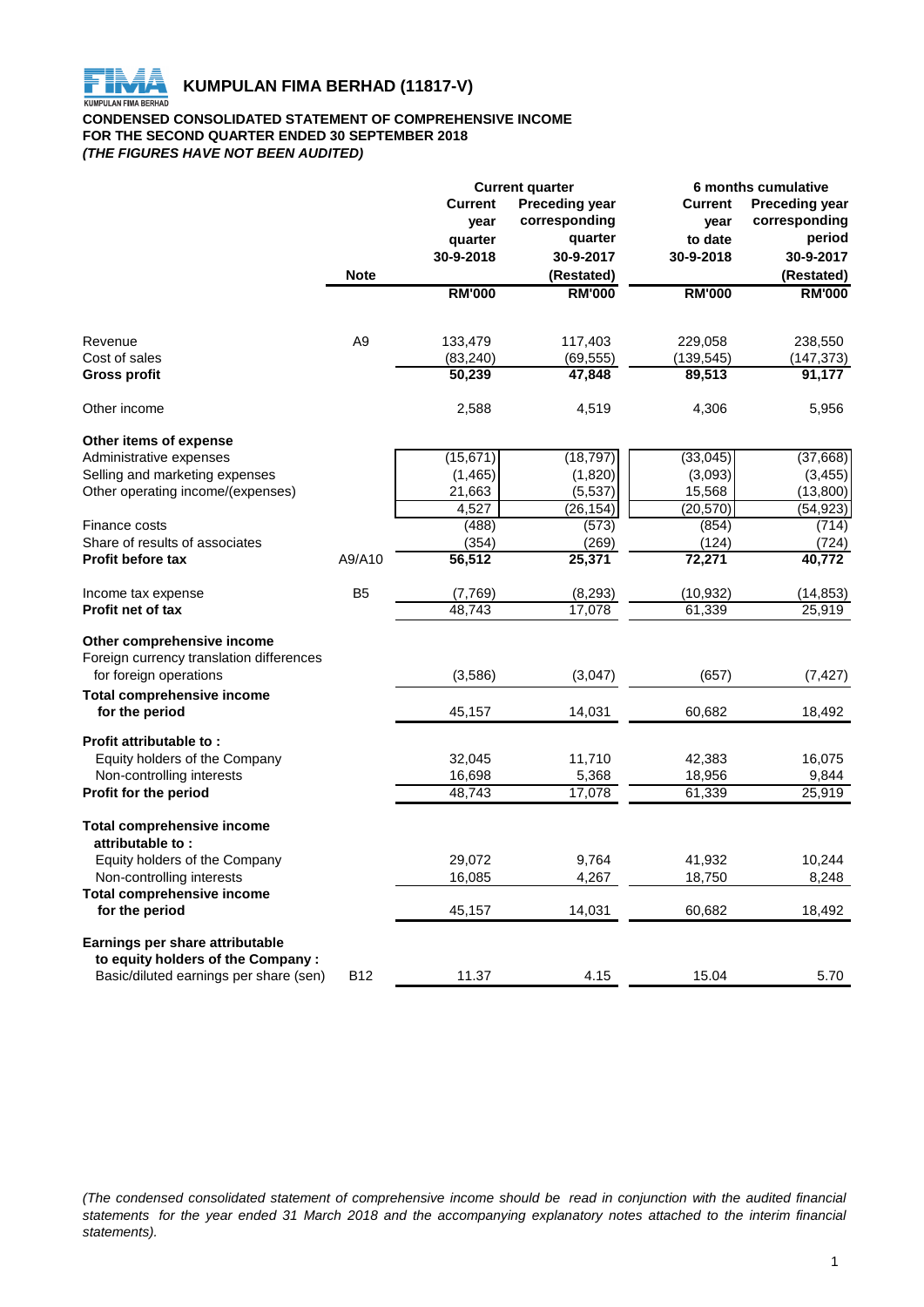# **CONDENSED CONSOLIDATED STATEMENT OF FINANCIAL POSITION AS AT 30 SEPTEMBER 2018**

|                                                      | As At<br>30-9-2018 | As At<br>31-3-2018<br>(Restated) | As At<br>1-4-2017<br>(Restated) |
|------------------------------------------------------|--------------------|----------------------------------|---------------------------------|
|                                                      | <b>RM'000</b>      | <b>RM'000</b>                    | <b>RM'000</b>                   |
| <b>ASSETS</b>                                        |                    |                                  |                                 |
| <b>Non-current assets</b>                            |                    |                                  |                                 |
| Property, plant and equipment                        | 537,716            | 508,759                          | 475,327                         |
| Investment properties                                | 66,010             | 66,829                           | 68,464                          |
| Investment in associates                             | 42,127             | 43,647                           | 46,516                          |
| Deferred tax assets                                  | 9,364              | 9,206                            | 6,966                           |
| Goodwill on consolidation                            | 12,710             | 12,710                           | 12,710                          |
|                                                      | 667,927            | 641,151                          | 609,983                         |
| <b>Current assets</b>                                |                    |                                  |                                 |
| Inventories                                          | 98,042             | 77,424                           | 82,812                          |
| <b>Biological assets</b>                             | 2,665              | 3,908                            | 5,388                           |
| Trade receivables                                    | 155,765            | 141,507                          | 108,149                         |
| Other receivables                                    | 45,275             | 20,941                           | 32,552                          |
| Short term cash investments                          | 141,763            | 51,886                           |                                 |
| Cash and bank balances                               | 135,464            | 235,297                          | 390,780                         |
|                                                      | 578,974            | 530,963                          | 619,681                         |
| <b>TOTAL ASSETS</b>                                  | 1,246,901          | 1,172,114                        | 1,229,664                       |
|                                                      |                    |                                  |                                 |
| <b>EQUITY AND LIABILITIES</b>                        |                    |                                  |                                 |
| Equity attributable to equity holders of the Company |                    |                                  |                                 |
| Share capital                                        | 311,670            | 311,670                          | 311,670                         |
| Treasury shares                                      | (789)              | (440)                            |                                 |
| Other reserves                                       | 44,407             | 44,858                           | 66,896                          |
| Retained earnings                                    | 417,247            | 400,217                          | 394,555                         |
|                                                      | 772,535            | 756,305                          | 773,121                         |
| Non-controlling interests                            | 256,032            | 245,197                          | 258,674                         |
| <b>Total equity</b>                                  | 1,028,567          | 1,001,502                        | 1,031,795                       |
| <b>Non-current liabilities</b>                       |                    |                                  |                                 |
| Finance lease obligations                            | 15,289             | 15,588                           | 16,176                          |
| Retirement benefit obligations                       | 1,768              | 1,813                            | 1,837                           |
| Deferred tax liabilities                             | 36,209             | 37,140                           | 32,922                          |
|                                                      | 53,266             | 54,541                           | 50,935                          |
| <b>Current liabilities</b>                           |                    |                                  |                                 |
| Finance lease obligations                            | 611                | 611                              | 624                             |
| Short term borrowings                                | 35,341             | 33,419                           | 14,516                          |
| Trade and other payables                             | 110,347            | 65,820                           | 112,459                         |
| Provisions                                           | 11,726             | 12,081                           | 16,947                          |
| Tax payable                                          | 7,043              | 4,140                            | 2,388                           |
|                                                      | 165,068            | 116,071                          | 146,934                         |
| <b>Total liabilities</b>                             | 218,334            | 170,612                          | 197,869                         |
| <b>TOTAL EQUITY AND LIABILITIES</b>                  | 1,246,901          | 1,172,114                        | 1,229,664                       |
|                                                      |                    |                                  |                                 |
| Net assets per share (RM)                            | 2.74               | 2.68                             | 2.74                            |

(The condensed consolidated statement of financial position should be read in conjunction with the audited financial statements for the year ended 31 March 2018 and the accompanying explanatory notes attached to the interim financial *statements).*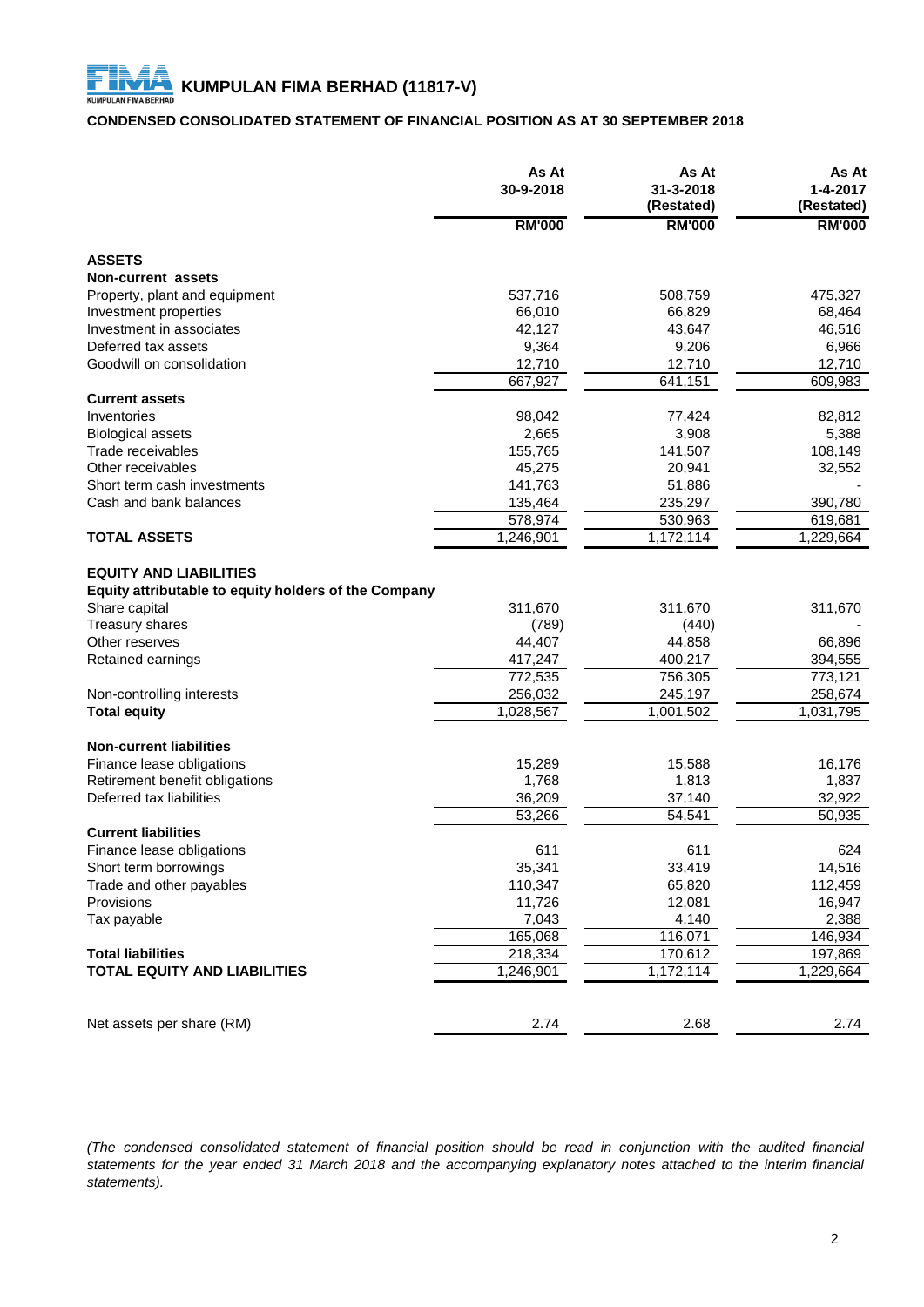

#### **KUMPULAN FIMA BERHAD**

#### **CONDENSED CONSOLIDATED STATEMENT OF CHANGES IN EQUITY FOR THE SECOND QUARTER ENDED 30 SEPTEMBER 2018**

|                                                                                                                                      | Attributable to equity holders of the Company |                           |                                |                                     |                    |                                                                    |                                 |                              |                             |                                  |                                 |
|--------------------------------------------------------------------------------------------------------------------------------------|-----------------------------------------------|---------------------------|--------------------------------|-------------------------------------|--------------------|--------------------------------------------------------------------|---------------------------------|------------------------------|-----------------------------|----------------------------------|---------------------------------|
|                                                                                                                                      |                                               |                           |                                | Non-distributable -                 |                    |                                                                    | $\rightarrow$ Distributable     |                              |                             |                                  |                                 |
|                                                                                                                                      | <b>Share</b><br>capital                       | <b>Treasury</b><br>shares | reserves                       | <b>Other</b> Revaluation<br>reserve | Capital<br>reserve | Capital<br>reserve<br>arising from<br>bonus issue in<br>subsidiary | Foreign<br>exchange<br>reserve  | Retained<br>earnings         | <b>Total</b>                | Non-<br>controlling<br>interests | <b>Total</b><br>equity          |
| Group                                                                                                                                | <b>RM'000</b>                                 | <b>RM'000</b>             | <b>RM'000</b>                  | <b>RM'000</b>                       | <b>RM'000</b>      | <b>RM'000</b>                                                      | <b>RM'000</b>                   | <b>RM'000</b>                | <b>RM'000</b>               | <b>RM'000</b>                    | <b>RM'000</b>                   |
| At 1 April 2018<br>Effects from adoption of MFRS                                                                                     | 311,670<br>311,670                            | (440)<br>(440)            | 119,616<br>(74, 758)<br>44,858 | 81,848<br>(81, 848)                 | 437<br>437         | 66,459<br>66,459                                                   | (29, 128)<br>7,090<br>(22, 038) | 322,333<br>77,884<br>400,217 | 753,179<br>3,126<br>756,305 | 244,415<br>782<br>245,197        | 997,594<br>3,908<br>1,001,502   |
| Total comprehensive income for the period                                                                                            |                                               |                           | (451)                          |                                     |                    |                                                                    | (451)                           | 42,383                       | 41,932                      | 18,750                           | 60,682                          |
| <b>Transactions with owners</b><br>Dividend<br>Dividend paid to minority shareholders of a subsidiary<br>Purchase of treasury shares |                                               | (349)                     |                                | $\overline{\phantom{a}}$            |                    | $\overline{\phantom{a}}$                                           |                                 | (25, 353)                    | (25, 353)<br>(349)          | (6,995)<br>(920)                 | (25, 353)<br>(6,995)<br>(1,269) |
| Total transaction with owners                                                                                                        |                                               | (349)                     |                                |                                     |                    |                                                                    |                                 | (25, 353)                    | (25, 702)                   | (7, 915)                         | (33, 617)                       |
| At 30 September 2018                                                                                                                 | 311,670                                       | (789)                     | 44,407                         | $\sim$                              | 437                | 66,459                                                             | (22, 489)                       | 417,247                      | 772,535                     | 256,032                          | 1,028,567                       |
| At 1 April 2017<br>Effects from adoption of MFRS                                                                                     | 311,670<br>311,670                            | $\overline{\phantom{a}}$  | 141,654<br>(74, 758)<br>66,896 | 81,848<br>(81, 848)                 | 437<br>437         | 66,459<br>66,459                                                   | (7,090)<br>7,090                | 315,379<br>79,176<br>394,555 | 768,703<br>4,418<br>773,121 | 257,704<br>970<br>258,674        | 1,026,407<br>5,388<br>1,031,795 |
| Total comprehensive income for the period                                                                                            |                                               |                           | (5,831)                        |                                     |                    |                                                                    | (5,831)                         | 16,075                       | 10,244                      | 8,248                            | 18,492                          |
| <b>Transactions with owners</b><br>Dividend<br>Dividend paid to minority shareholders of a subsidiary                                |                                               |                           |                                | $\blacksquare$                      |                    | $\overline{\phantom{a}}$                                           |                                 | (25, 401)<br>(650)           | (25, 401)<br>(650)          | (16,086)<br>477                  | (25, 401)<br>(16,086)           |
| Acquisition of non-controlling interests<br>Total transaction with owners                                                            |                                               |                           |                                |                                     |                    |                                                                    |                                 | (26,051)                     | (26,051)                    | (15,609)                         | (173)<br>(41,660)               |
| As 30 September 2017 (Restated)                                                                                                      | 311,670                                       | $\sim$                    | 61,065                         | $\overline{\phantom{a}}$            | 437                | 66,459                                                             | (5,831)                         | 384,579                      | 757,314                     | 251,313                          | 1,008,627                       |

 *(The condensed consolidated statements of changes in equity should be read in conjunction with the audited financial statements for the year ended 31 March 2018 and the accompanying explanatory notes attached to the interim financial statements).*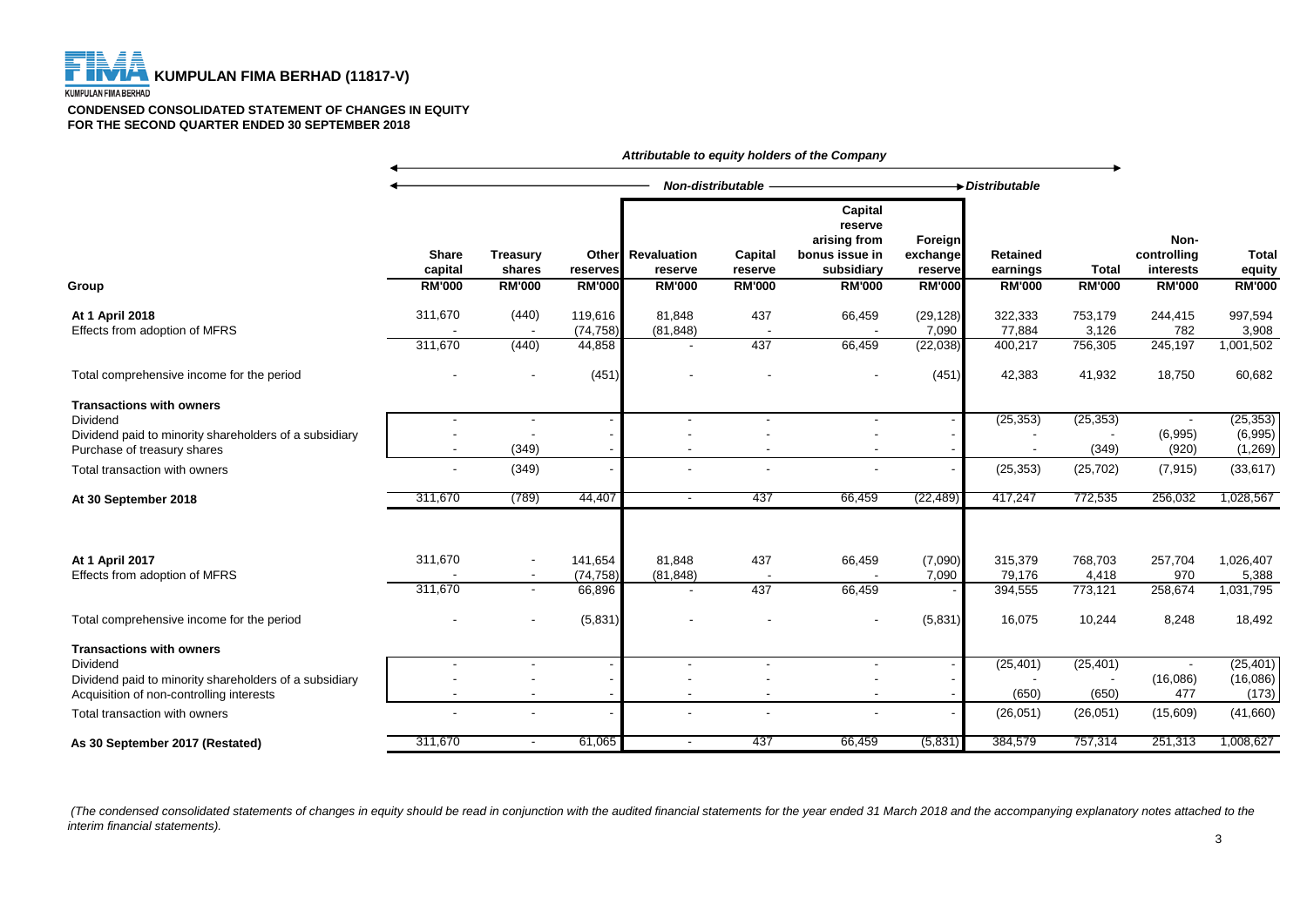

# **KUMPULAN FIMA BERHAD (11817-V)**<br>KUMPULAN FIMA BERHAD

# **CONDENSED CONSOLIDATED STATEMENT OF CASH FLOWS FOR THE SECOND QUARTER ENDED 30 SEPTEMBER 2018**

|                                                                | 6 months ended |                         |
|----------------------------------------------------------------|----------------|-------------------------|
|                                                                | 30-9-2018      | 30-9-2017<br>(Restated) |
|                                                                | <b>RM'000</b>  | <b>RM'000</b>           |
| <b>CASH FLOWS FROM OPERATING ACTIVITIES</b>                    |                |                         |
| Profit before tax<br>Adjustments for:                          | 72,271         | 40,772                  |
| Depreciation of investment properties                          | 818            | 816                     |
| Depreciation for property, plant and equipment                 | 12,314         | 11,628                  |
| Fair value changes on biological assets                        | 1,244          | (300)                   |
| Impairment loss on trade receivables                           | 1,897          | 50                      |
| Interest expense                                               | 854            | 714                     |
| Interest income                                                | (3,955)        | (3,999)                 |
| Net (reversal of)/provision for warranty                       | (988)          | 652                     |
| Net unrealised forex (gain)/loss                               | (4, 925)       | 3,606                   |
| Net provision for retirement benefit obligation                |                | 33                      |
| Share of results of associates                                 | 124            | 724                     |
| Write back of impairment loss on trade receivables             | (1,803)        | (5)                     |
| Write (back)/down of inventories                               | (1,088)        | 962                     |
| Write back of impairment loss on property, plant and equipment | (23, 631)      |                         |
| Operating profit before working capital changes                | 53,132         | 55,653                  |
| Increase in inventories                                        | (19,530)       | (11, 042)               |
| Increase in receivables                                        | (33,904)       | (59, 279)               |
| Increase/(decrease) in payables                                | 18,819         | (44, 845)               |
| Cash generated from/(used in) from operations                  | 18,517         | (59, 513)               |
| Interest paid                                                  | (854)          | (714)                   |
| Taxes paid                                                     | (8,704)        | (9, 555)                |
| Retirement benefits paid                                       | (45)           | (8)                     |
| Net cash generated from/(used in) operating activities         | 8,914          | (69, 790)               |
| <b>CASH FLOWS FROM INVESTING ACTIVITIES</b>                    |                |                         |
| Purchase of property, plant and equipment                      | (21, 255)      | (16, 404)               |
| Net dividend received from an associated company               | 1,394          | 1,913                   |
| Acquisition of non-controlling interests                       |                | (173)                   |
| Acquisition of treasury shares                                 | (349)          |                         |
| Interest income received                                       | 3,955          | 3,999                   |
| Net short term cash investments                                | (89, 877)      |                         |
| Net cash used in investing activities                          | (106, 132)     | (10, 665)               |
|                                                                |                |                         |
| <b>CASH FLOWS FROM FINANCING ACTIVITIES</b>                    |                |                         |
| Net drawdown of borrowings                                     | 1,922          | 14,855                  |
| Repayment of obligation under finance lease                    | (386)          | (318)                   |
| Dividend paid                                                  |                | (25, 401)               |
| Dividend paid by a subsidiary to non-controlling interests     | (6,995)        | (16,086)                |
| Net cash used in financing activities                          | (5, 459)       | (26, 950)               |
| NET DECREASE IN CASH AND CASH EQUIVALENTS                      | (102, 677)     | (107, 405)              |
| EFFECT ON FOREIGN EXCHANGE RATE CHANGES IN CASH                |                |                         |
| <b>AND CASH EQUIVALENTS</b>                                    | 2,844          | (2, 280)                |
| CASH AND CASH EQUIVALENTS AT BEGINNING OF PERIOD               | 235,297        | 390,780                 |
| CASH AND CASH EQUIVALENTS AT END OF PERIOD                     | 135,464        | 281,095                 |
|                                                                |                |                         |
| <b>CASH AND CASH EQUIVALENTS COMPRISE:</b>                     |                |                         |
| Cash and bank balances                                         | 86,786         | 44,197                  |
| Fixed deposits with financial institutions                     | 48,678         | 236,898                 |
|                                                                | 135,464        | 281,095                 |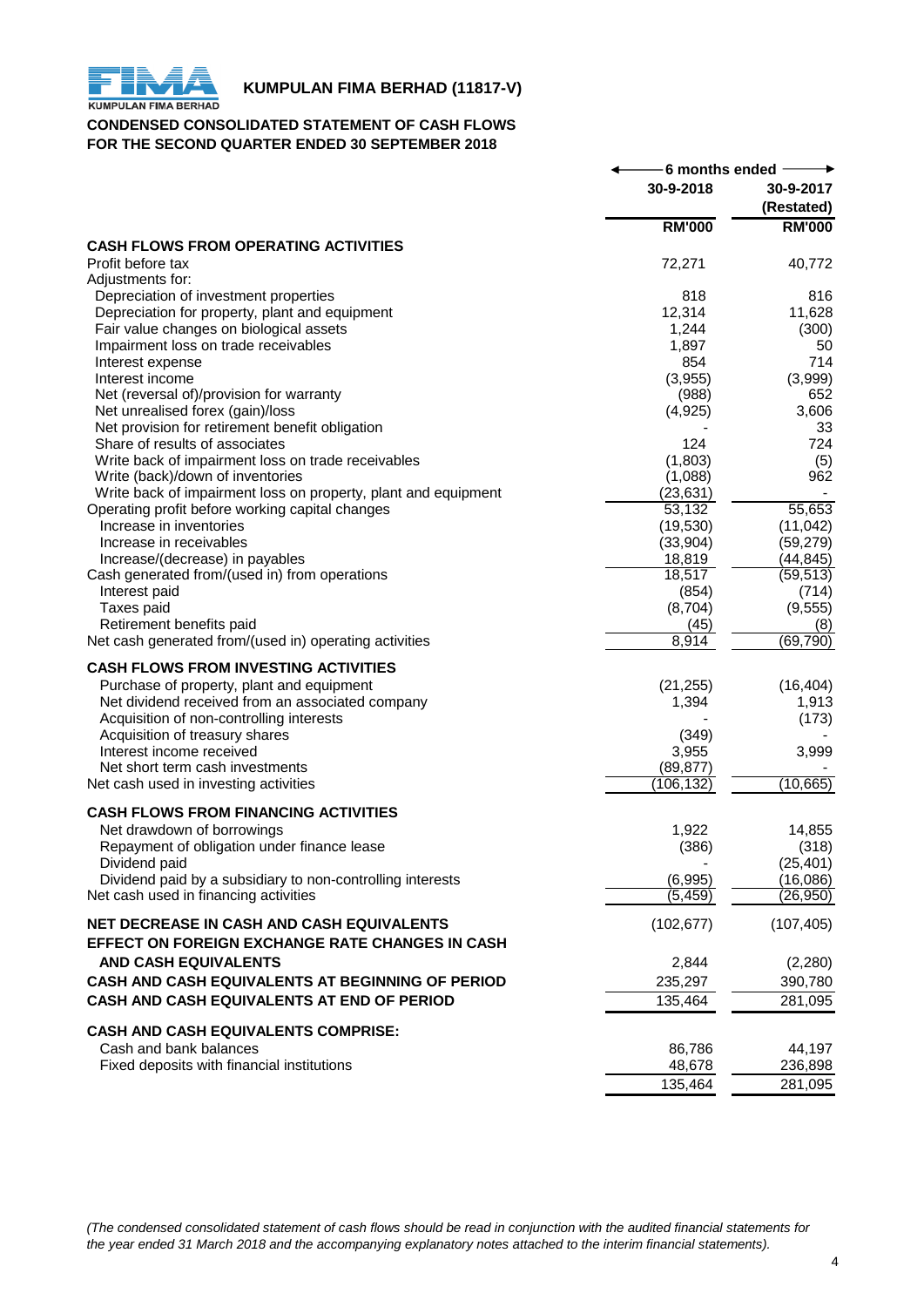

#### **NOTES TO THE QUARTERLY ANNOUNCEMENT FOR THE SECOND QUARTER ENDED 30 SEPTEMBER 2018**

#### **PART A - Explanatory notes pursuant to MFRS 134**

#### **A1. Accounting policies and basis of preparation**

The interim financial statements are unaudited and have been prepared in accordance with the requirements of MFRS 134: Interim Financial Reporting and paragraph 9.22 of the Listing Requirements of the Bursa Securities.

The interim financial statements should be read in conjunction with the audited financial statements for the year ended 31 March 2018. These explanatory notes attached to the interim financial statements provide an explanation of events and transactions that are significant to the understanding of the changes in the financial position and performance of the Group since the financial year ended 31 March 2018.

The financial statements of the Group for the financial year ending 31 March 2019 are the first set of financial statements prepared in accordance with the Malaysian Financial Reporting Standards ("MFRS") Framework. The date of transition to the MFRS Framework was on 1 April 2017.

The Group has consistently applied the same accounting policies in its opening MFRS statement of financial position as at 1 April 2017 and throughout all comparable interim periods presented, as if these policies had always been in effect. Comparative information in these interim financial statements have been restated to give effect to these changes and the financial impact on transition from Financial Reporting Standard ("FRS") in Malaysia to MFRS are discussed below:

#### **a) Property, plant and equipment**

Under the FRS accounting framework, the Group elected to account for the freehold land, leasehold land and buildings included within property, plant and equipment using the revaluation model, where these assets are measured at fair value less accumulated impairment losses recognised after the date of valuation. The Group decided to change the accounting policy for these assets from the revaluation model to cost model. The change in accounting policy will result in the revaluation amount on the transition date to be recorded as deemed costs for these assets when the Group transited to the MFRS framework. Subsequent to the transition date, these assets will be stated at cost less any accumulated depreciation and accumulated impairment losses.

Under the MFRS framework, biological assets that meet the definition of bearer plants will be within the scope of MFRS 116: Property, Plant and Equipment. After initial recognition, the bearer biological assets will be measured under MFRS 116 at accumulated cost (before maturity) and using either the cost model or revaluation model (after maturity). The Group measures the bearer biological assets at fair value less accumulated impairment losses recognised after the date of valuation. Upon adoption of MFRS framework, the Group decided to apply the cost model for accounting the bearer plants, the change in accounting framework will result in the reclassification of the bearer assets from biological assets to property, plant and equipment, and the revaluation amount on the transition date to be recorded as deemed costs of the bearer plants which will subsequently be stated at cost less any accumulated depreciation and accumulated impairment losses.

#### **b) Biological assets**

The amendment also requires the produce that grows on bearer plants to be within the scope of MFRS 141 and are measured at fair value less costs to sell. The biological assets of the Group comprise the fresh fruit bunch ("FFB") prior to harvest.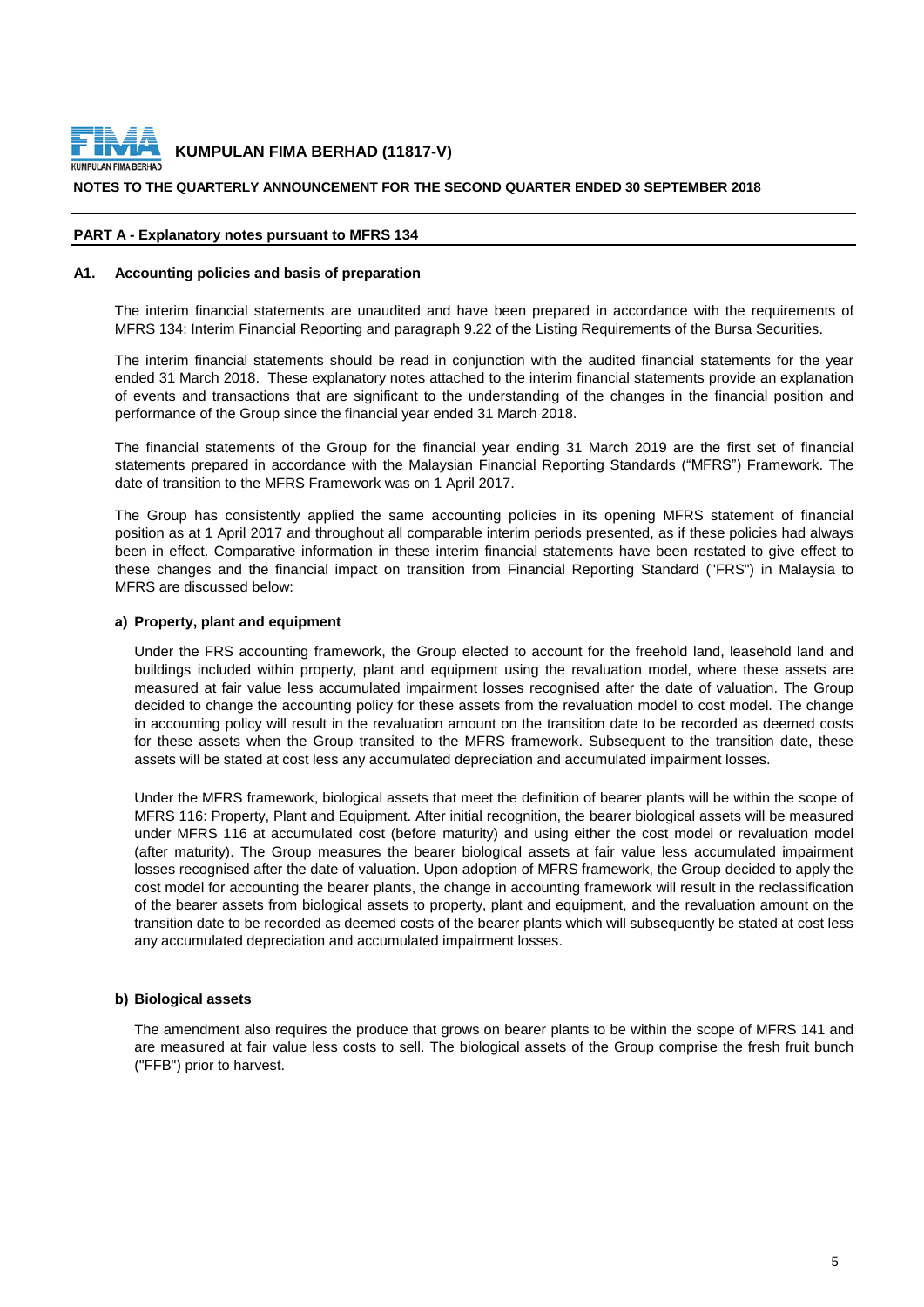

#### **NOTES TO THE QUARTERLY ANNOUNCEMENT FOR THE SECOND QUARTER ENDED 30 SEPTEMBER 2018**

#### **A1. Accounting policies and basis of preparation (cont'd.)**

#### **c) Business combinations**

The Group has elected to apply MFRS 3 prospectively from the date of transition. In respect of acquisition prior to the date of transition:

- (i) The classification of former business combinations under FRS is maintained;
- (ii) There is no re-measurement of original fair values determined at the time of business combination (date of acquisition); and
- (iii) The carrying amount of goodwill recognised under FRS is not adjusted.

#### **d) Financial instruments**

MFRS 9 Financial Instruments replaces FRS 139 Financial Instruments: Recognition and Measurement for annual periods beginning on or after 1 April 2018, bringing together all three aspects of the accounting for financial instruments:

- (i) Classification and measurement;
- (ii) Impairment; and
- (iii) Hedge accounting.

With the exception of hedge accounting, the Group has applied MFRS 9 retrospectively, with the initial application date of 1 April 2018 and adjusting the comparative information for the period beginning 1 April 2017.

#### **(i) Classification and measurement**

MFRS 9 contains a new classification and measurement approach for the financial assets that reflects the business model in which the assets are managed and their cash flows characteristics.

MFRS 9 contains three principal classification categories for the financial assets which are as follows:

- 1. Amortised Cost ("AC")
- 2. Fair Value through Other Comprehensive Income ("FVOCI")
- 3. Fair Value through Profit or Loss ("FVTPL")

The standard eliminates the existing FRS 139 categories of Held - to - Maturity, Loan and Receivables ("L&R") and Available-for-Sale ("AFS").

The following table shows the original measurement categories in accordance FRS 139 and the new measurement categories under MFRS 9 for the Group's financial assets as at 1 April 2018.

| <b>Group financial assets</b>                                      | Original<br>classification<br>under<br><b>FRS 139</b> | Original<br>carrying<br>amount under<br><b>FRS 139</b><br><b>RM'000</b> | <b>New</b><br>classification<br>under MFRS 9 | New carrying<br>amount under<br>under MFRS 9<br><b>RM'000</b> |
|--------------------------------------------------------------------|-------------------------------------------------------|-------------------------------------------------------------------------|----------------------------------------------|---------------------------------------------------------------|
| Trade receivables, excluding accrued                               |                                                       |                                                                         |                                              |                                                               |
| revenue                                                            | L&R                                                   | 141.507                                                                 | AC                                           | 141,507                                                       |
| Other receivables, excluding tax<br>recoverable, GST input tax and |                                                       |                                                                         |                                              |                                                               |
| prepayments                                                        | L&R                                                   | 11.579                                                                  | AC                                           | 11,579                                                        |
| Cash and bank balances                                             | L&R                                                   | 235,297                                                                 | AC                                           | 235,297                                                       |
| Short term cash investments                                        | <b>FVTPL</b>                                          | 51,886                                                                  | <b>FVOCI</b>                                 | 51,886                                                        |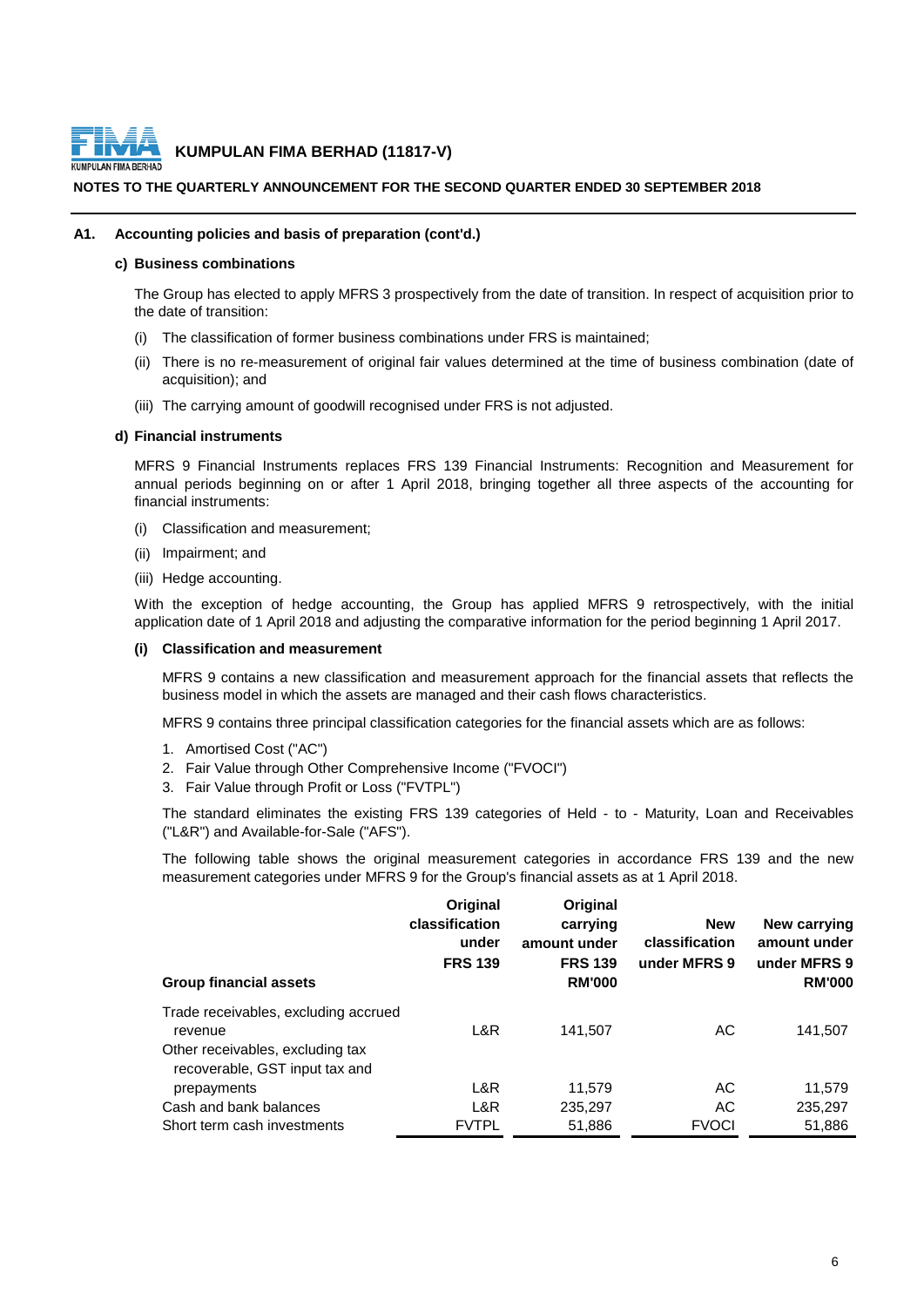

#### **NOTES TO THE QUARTERLY ANNOUNCEMENT FOR THE SECOND QUARTER ENDED 30 SEPTEMBER 2018**

#### **A1. Accounting policies and basis of preparation (cont'd.)**

#### **d) Financial instruments (cont'd.)**

#### **(ii) Impairment**

The adoption of MFRS 9 has fundamentally changed the Group's accounting policies for impairment of financial assets. The incurred loss approach model previously adopted under FRS 139 is being replaced with an expected credit loss ("ECL") approach model under MFRS 9.

ECLs are based on the difference between the contractual cash flows due in accordance with the contract and all the cash flows that the Group expects to receive. The shortfall is then discounted at an approximation to the asset's original effective interest rate.

The Group applied the simplified approach and assessed the life time expected losses on trade and other receivables. The Group has established a provision matrix that is based on the Group's historical credit loss experience, adjusted for forward looking factors specific to the debtors and the economic environment in which the business is operating in.

#### **e) Revenue from contracts with customers**

Upon adoption of MFRS 15, the Group recognises the revenue from contracts with customers when or as the Group transfers goods or services to a customer, measured at the amount to which the Group expects to be entitled, according to the term and condition stipulated in the contracts with customers. Depending on whether certain criteria are met, revenue is recognised over time, in a manner that depicts the Group's performance; or at a point in time, when control of the goods or services is transferred to the customers.

The adoption of MFRS 15 does not have any material impact to the financial statement of the Group.

#### **f) Foreign exchange reserve**

Under FRSs, the Group recognised translation differences on foreign operations in a separate component of equity. Cumulative foreign exchange reserves for all foreign operations are deemed to be nil as at the date of transition to MFRS.

Accordingly, at the date of transition to MFRS, the cumulative foreign exchange translation differences were adjusted to retained earnings.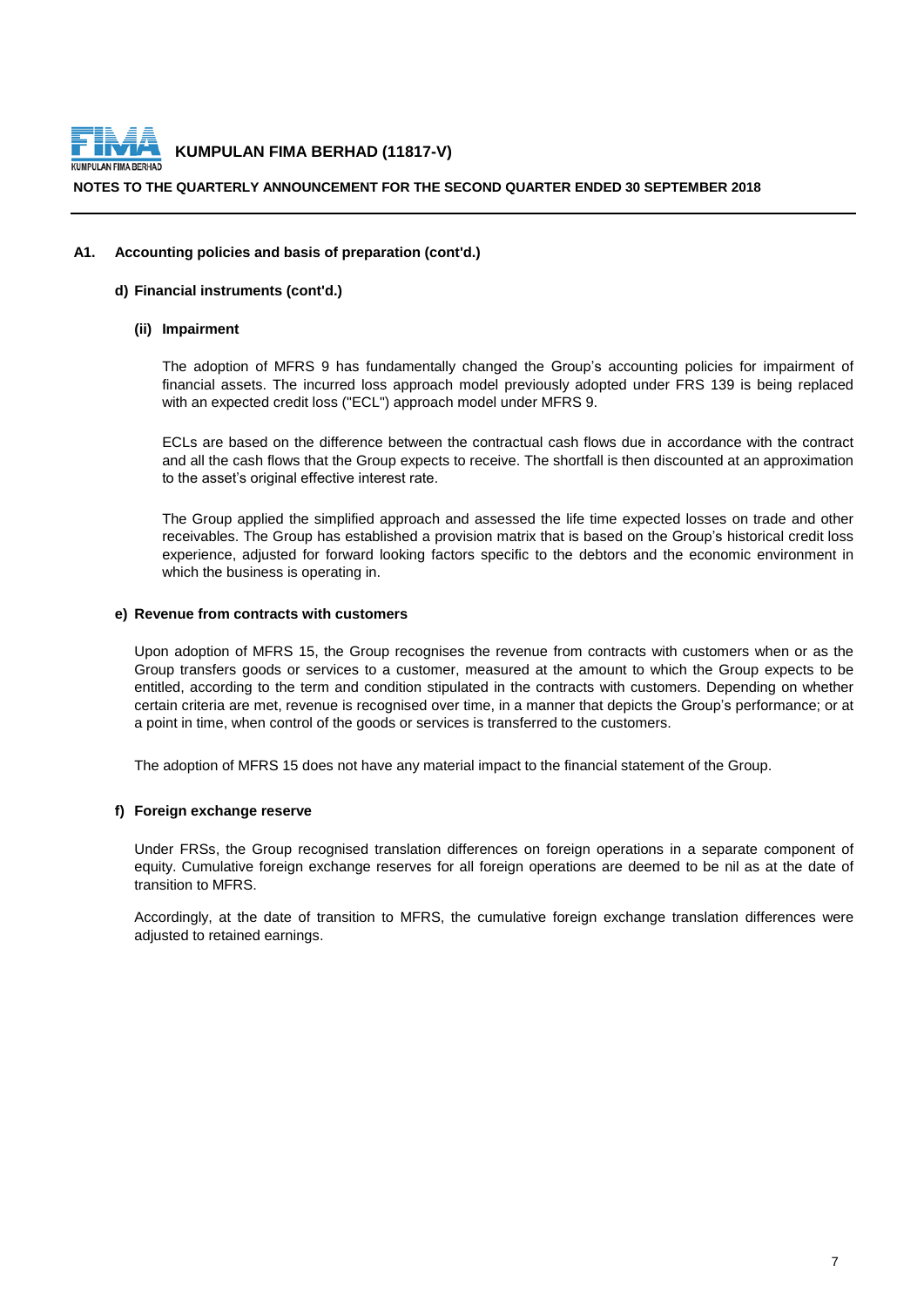

#### **NOTES TO THE QUARTERLY ANNOUNCEMENT FOR THE SECOND QUARTER ENDED 30 SEPTEMBER 2018**

# **A1. Accounting policies and basis of preparation (cont'd.)**

The impact of the changes in accounting policy on the financial statements as a result of the transition to the MFRS Framework are as follows:

#### **Reconciliation of Condensed Consolidate Statement of Financial Position**

|                           |                                                             | As at 31-3-2018-                                              |                                                   |                                                             | As at 1-4-2017                                                |                                                   |
|---------------------------|-------------------------------------------------------------|---------------------------------------------------------------|---------------------------------------------------|-------------------------------------------------------------|---------------------------------------------------------------|---------------------------------------------------|
|                           | <b>Previously</b><br>reported<br>under FRS<br><b>RM'000</b> | <b>Effects on</b><br>adoption<br><b>MFRS</b><br><b>RM'000</b> | Reported<br>under<br><b>MFRS</b><br><b>RM'000</b> | <b>Previously</b><br>reported<br>under FRS<br><b>RM'000</b> | <b>Effects on</b><br>adoption<br><b>MFRS</b><br><b>RM'000</b> | Reported<br>under<br><b>MFRS</b><br><b>RM'000</b> |
| <b>Non-current assets</b> |                                                             |                                                               |                                                   |                                                             |                                                               |                                                   |
| Property, plant and       |                                                             |                                                               |                                                   |                                                             |                                                               |                                                   |
| equipment                 | 330,965                                                     | 177,794                                                       | 508,759                                           | 319,119                                                     | 156,208                                                       | 475,327                                           |
| <b>Biological assets</b>  | 177.794                                                     | (177, 794)                                                    | $\qquad \qquad \blacksquare$                      | 156,208                                                     | (156, 208)                                                    |                                                   |
| <b>Current asset</b>      |                                                             |                                                               |                                                   |                                                             |                                                               |                                                   |
| <b>Biological assets</b>  |                                                             | 3,908                                                         | 3,908                                             |                                                             | 5,388                                                         | 5,388                                             |
| <b>Equity</b>             |                                                             |                                                               |                                                   |                                                             |                                                               |                                                   |
| Other reserves            | 119,616                                                     | (74, 758)                                                     | 44,858                                            | 141,654                                                     | (74, 758)                                                     | 66,896                                            |
| Retained earnings         | 322,333                                                     | 77.884                                                        | 400,217                                           | 315,379                                                     | 79,176                                                        | 394,555                                           |
| Non-controlling interests | 244,415                                                     | 782                                                           | 245,197                                           | 257,704                                                     | 970                                                           | 258,674                                           |

### **Reconciliation of Condensed Consolidate Statement of Comprehensive Income**

|                                 |                   | Quarter ended 30-9-2017 |                 |  |  |
|---------------------------------|-------------------|-------------------------|-----------------|--|--|
|                                 | <b>Previously</b> | <b>Effects on</b>       | <b>Reported</b> |  |  |
|                                 | reported          | adoption                | under           |  |  |
|                                 | under FRS         | <b>MFRS</b>             | <b>MFRS</b>     |  |  |
|                                 | <b>RM'000</b>     | <b>RM'000</b>           | <b>RM'000</b>   |  |  |
| Revenue                         | 238,550           |                         | 238,550         |  |  |
| Cost of sales                   | (150,035)         | 2,662                   | (147, 373)      |  |  |
| Gross profit                    | 88,515            | 2,662                   | 91,177          |  |  |
| Other income                    | 5,956             |                         | 5,956           |  |  |
| Administrative expenses         | (35, 306)         | (2, 362)                | (37,668)        |  |  |
| Selling and marketing expenses  | (3, 455)          |                         | (3, 455)        |  |  |
| Other operating expenses        | (13,800)          |                         | (13,800)        |  |  |
| Finance costs                   | (714)             |                         | (714)           |  |  |
| Share of results from associate | (724)             |                         | (724)           |  |  |
| <b>Profit before tax</b>        | 40,472            | 300                     | 40,772          |  |  |
| Income tax expense              | (14, 853)         |                         | (14, 853)       |  |  |
| <b>Profit net of tax</b>        | 25,619            | 300                     | 25,919          |  |  |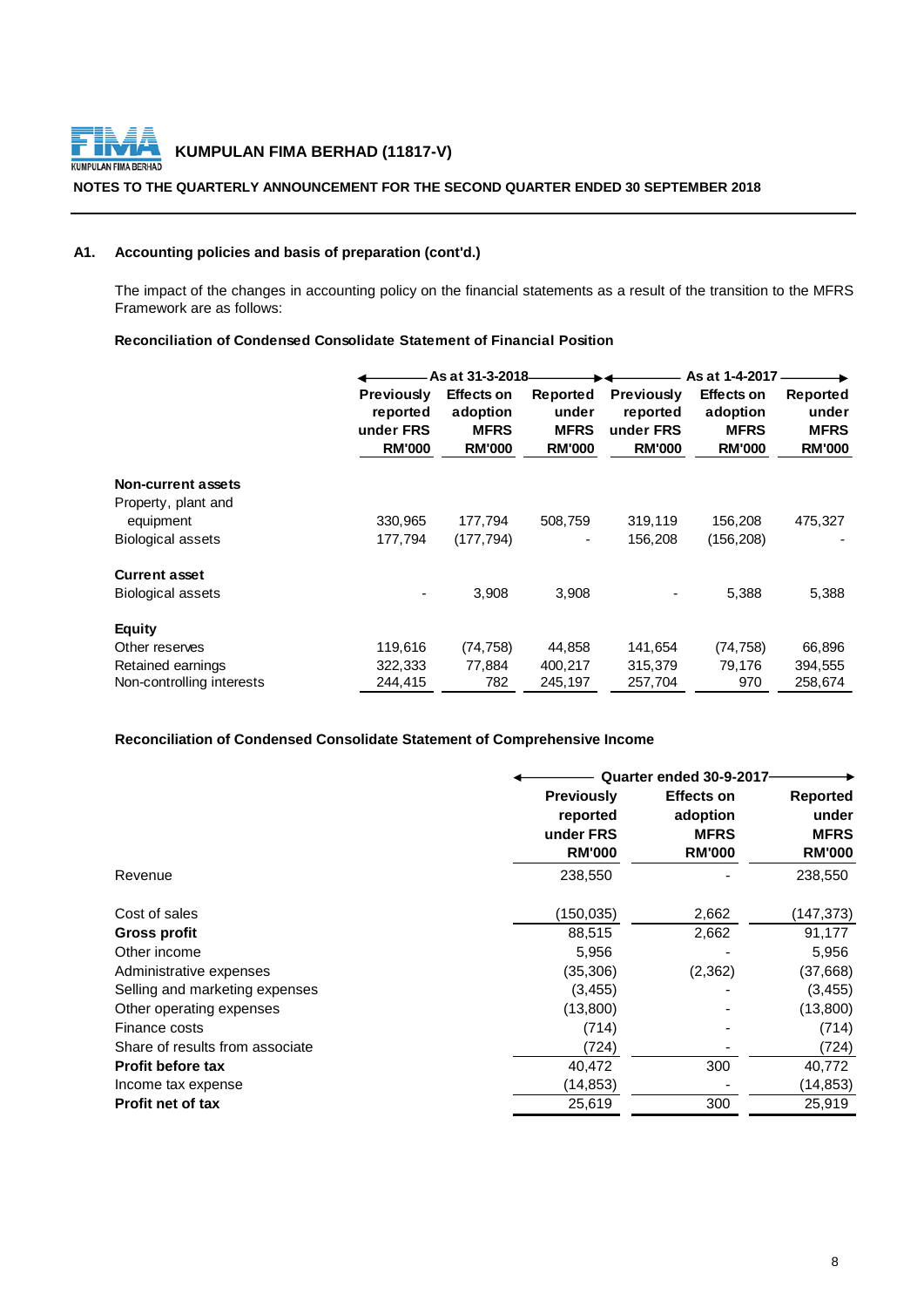

#### **NOTES TO THE QUARTERLY ANNOUNCEMENT FOR THE SECOND QUARTER ENDED 30 SEPTEMBER 2018**

# **A1. Accounting policies and basis of preparation (cont'd.)**

The impact of the changes in accounting policy on the financial statements as a result of the transition to the MFRS Framework are as follows: (cont'd.)

# **Reconciliation of Condensed Consolidate Statement of Comprehensive Income (cont'd.)**

|                                                                     | Quarter ended 30-9-2017 |                   |                 |  |
|---------------------------------------------------------------------|-------------------------|-------------------|-----------------|--|
|                                                                     | <b>Previously</b>       | <b>Effects on</b> | <b>Reported</b> |  |
|                                                                     | reported                | adoption          | under           |  |
|                                                                     | under FRS               | <b>MFRS</b>       | <b>MFRS</b>     |  |
|                                                                     | <b>RM'000</b>           | <b>RM'000</b>     | <b>RM'000</b>   |  |
| Other comprehensive loss, net of tax                                |                         |                   |                 |  |
| Foreign currency translation loss                                   | (7, 427)                |                   | (7, 427)        |  |
| Total comprehensive income for the period                           | 18,192                  | 300               | 18,492          |  |
| Profit attributable to:                                             |                         |                   |                 |  |
| Equity holders of the Company                                       | 15,775                  | 300               | 16,075          |  |
| Non-controlling interests                                           | 9,844                   |                   | 9,844           |  |
| Profit for the period                                               | 25,619                  | 300               | 25,919          |  |
| Total comprehensive income attributable to:                         |                         |                   |                 |  |
| Equity holders of the Company                                       | 9,944                   | 300               | 10,244          |  |
| Non-controlling interests                                           | 8,248                   |                   | 8,248           |  |
| Total comprehensive income for the period                           | 18,192                  | 300               | 18,492          |  |
| Earnings per share attributable to equity holders<br>of the Company |                         |                   |                 |  |
| Basic/diluted earnings per share (sen)                              | 5.59                    | 0.11              | 5.70            |  |

#### **Reconciliation of Condensed Consolidate Statement of Cash Flows**

|                                                |                                                             | Quarter ended 30-9-2017                                       |                                                          |
|------------------------------------------------|-------------------------------------------------------------|---------------------------------------------------------------|----------------------------------------------------------|
|                                                | <b>Previously</b><br>reported<br>under FRS<br><b>RM'000</b> | <b>Effects on</b><br>adoption<br><b>MFRS</b><br><b>RM'000</b> | <b>Reported</b><br>under<br><b>MFRS</b><br><b>RM'000</b> |
| Profit before tax                              | 40,472                                                      | 300                                                           | 40,772                                                   |
| Depreciation for property, plant and equipment | 8,578                                                       | 3,050                                                         | 11,628                                                   |
| Amortisation of biological assets              | 3,050                                                       | (3,050)                                                       |                                                          |
| Fair value changes on biological assets        |                                                             | (300)                                                         | (300)                                                    |
| Purchase of property, plant and equipment      | 8,046                                                       | 8,358                                                         | 16,404                                                   |
| Additions to biological assets                 | 8,358                                                       | (8,358)                                                       |                                                          |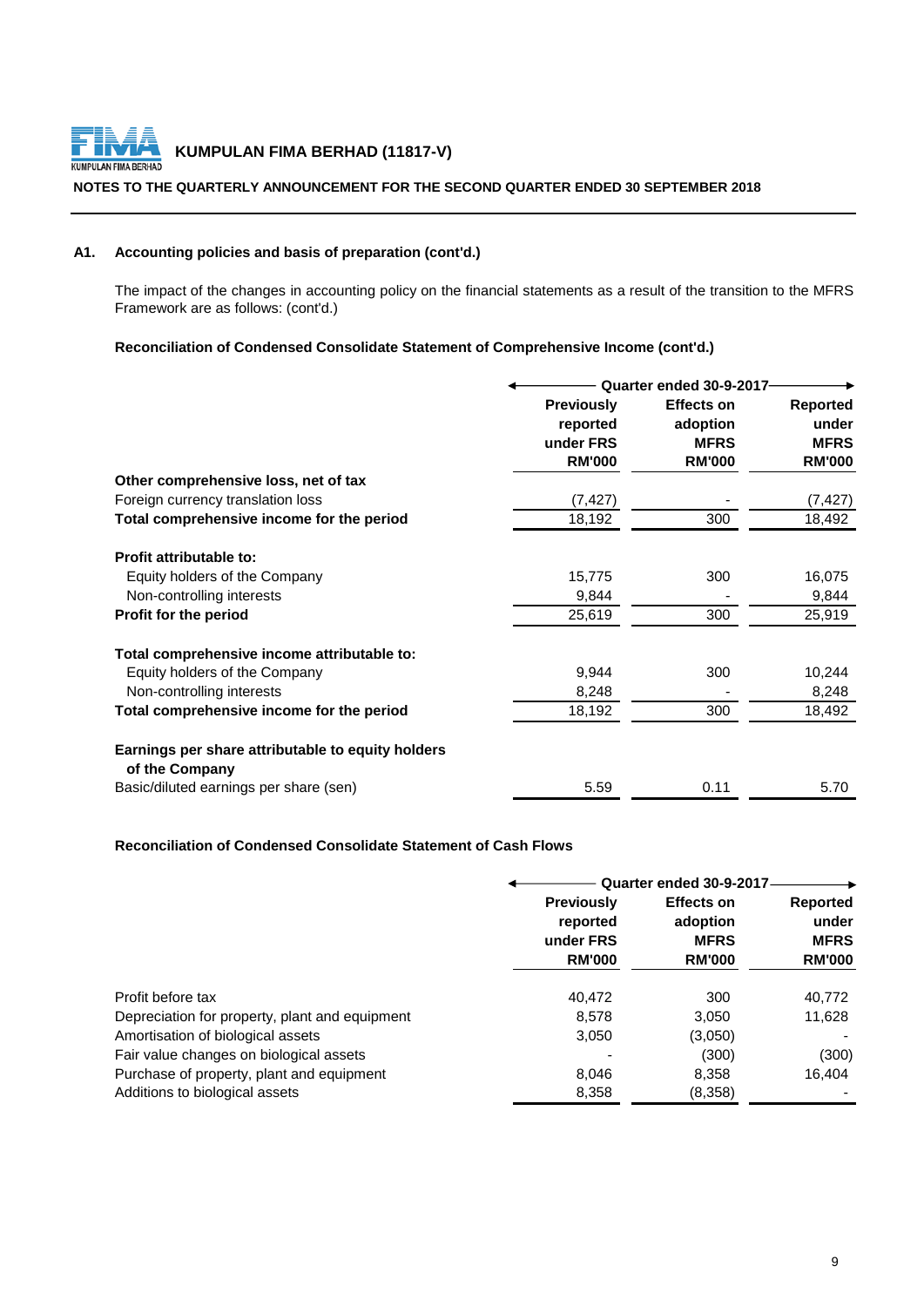

#### **NOTES TO THE QUARTERLY ANNOUNCEMENT FOR THE SECOND QUARTER ENDED 30 SEPTEMBER 2018**

#### **A2. Changes in accounting policies**

#### **Standards and Interpretations issued but not yet effective**

The Group has not early adopted the following new and amended MFRSs and IC Interpretations that are not yet effective:

| <b>Effective for</b><br>financial period<br>beginning<br>on or after |
|----------------------------------------------------------------------|
| 1 January 2019                                                       |
| 1 January 2021                                                       |
|                                                                      |
| Deferred                                                             |
| 1 January 2019                                                       |
| 1 January 2019                                                       |
|                                                                      |

The directors expect that the adoption of the above standards and interpretations will have no material impact on the financial statements in the period of initial application.

#### MFRS 16: Leases

MFRS 16 replaces the guidance in MFRS 117, Lease, IC Interpretation 4, Determining Whether an Arrangement contains a Lease, IC Interpretation 115, Operating Leases – Incentives and IC Interpretation 127, Evaluating the Substance of Transactions Involving the Legal Form of a Lease.

The Group is currently assessing the financial impact that may arise from the adoption of MFRS 16.

#### Amendments to MFRS 10 and MFRS 128: Sales or contribution of assets between an investor and its associate or joint venture

The amendments clarify that an entity, which is a venture capital organization, or a mutual fund, unit trust or similar entities, has an investment-by-investment choice to measure its investments in associates and joint ventures at fair value.

There will be no significant impact on the Group from the adoption of Amendments to MFRS 128.

#### **A3. Auditors' report on preceding annual financial statements**

The financial statements of the Group for the financial year ended 31 March 2018 were not subject to any audit qualification.

#### **A4. Seasonal and cyclical factors**

The operations of the Group are not affected by any seasonal or cyclical factors other than the manufacturing segment which is affected by cyclical changes in volumes of certain products whilst the plantation segment is affected by seasonal crop production, weather conditions and fluctuating commodity prices.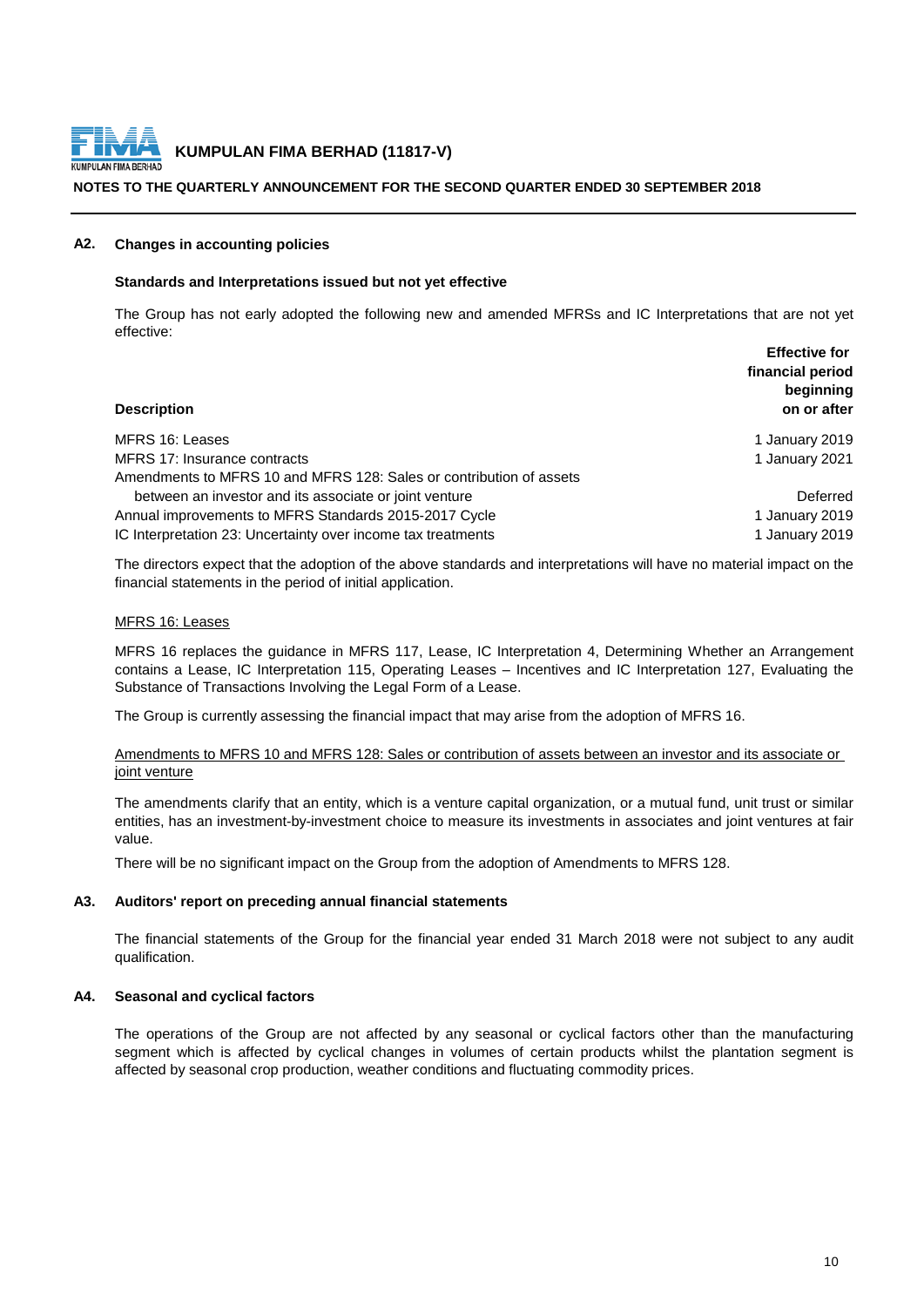

#### **NOTES TO THE QUARTERLY ANNOUNCEMENT FOR THE SECOND QUARTER ENDED 30 SEPTEMBER 2018**

#### **A5. Unusual items affecting the financial statements**

There were no items affecting assets, liabilities, equity, net income or cash flows that are unusual because of their nature, size or incidence other than as disclosed in Note B10(ii).

#### **A6. Changes in estimates**

There were no changes or estimates that have a material effect on the current quarter's results.

#### **A7. Issuances, cancellation, repurchases, resale and repayment of debts and equity securities**

Save as disclosed below, there were no issuances, cancellations, repurchases, resale and repayments of debts and equity securities for the current quarter.

During the current quarter, the Company did not repurchase any of its issued ordinary shares. Of the total 282,231,600 issued ordinary shares, 532,300 shares are held as treasury shares by the Company.

#### **A8. Dividend paid**

The Company's shareholders had at the Annual General Meeting on 30 August 2018 approved a single-tier final dividend of 9.0 sen or the financial year ended 31 March 2018 amounting to dividend payable of RM25.4 million. The dividend was subsequently paid on 5 October 2018.

#### **A9. Segmental information**

#### **(i) Segmental revenue and results for business segments**

|                          |               | <b>Quarter ended</b> | 6 months cumulative |               |  |
|--------------------------|---------------|----------------------|---------------------|---------------|--|
|                          | 30-9-2018     | 30-9-2017            | 30-9-2018           | 30-9-2017     |  |
| <b>Revenue</b>           | <b>RM'000</b> | <b>RM'000</b>        | <b>RM'000</b>       | <b>RM'000</b> |  |
| Manufacturing*           | 36,438        | 38,899               | 67,296              | 74,705        |  |
| Plantation               | 37,124        | 32,914               | 59,457              | 77,882        |  |
| <b>Bulking</b>           | 20,716        | 12,371               | 37,019              | 22,532        |  |
| Food                     | 37,906        | 31,863               | 62,745              | 60,752        |  |
| Others                   | 4,188         | 6,188                | 8,253               | 9,890         |  |
|                          | 136,372       | 122,235              | 234,770             | 245,761       |  |
| Eliminations             | (2,893)       | (4,832)              | (5,712)             | (7, 211)      |  |
|                          | 133,479       | 117,403              | 229,058             | 238,550       |  |
| <b>Profit before tax</b> |               |                      |                     |               |  |
| Manufacturing*           | 10,977        | 9,636                | 15,387              | 14,809        |  |
| <b>Plantation</b>        | 26,522        | 8,827                | 27,437              | 16,431        |  |
| <b>Bulking</b>           | 11,247        | 5,497                | 20,341              | 9,128         |  |
| Food                     | 8,501         | 1,783                | 10,081              | 1,440         |  |
| Others                   | (381)         | (103)                | (851)               | (312)         |  |
|                          | 56,866        | 25,640               | 72,395              | 41,496        |  |
| Associated companies     | (354)         | (269)                | (124)               | (724)         |  |
|                          | 56,512        | 25,371               | 72,271              | 40,772        |  |

\* Production and trading of security documents.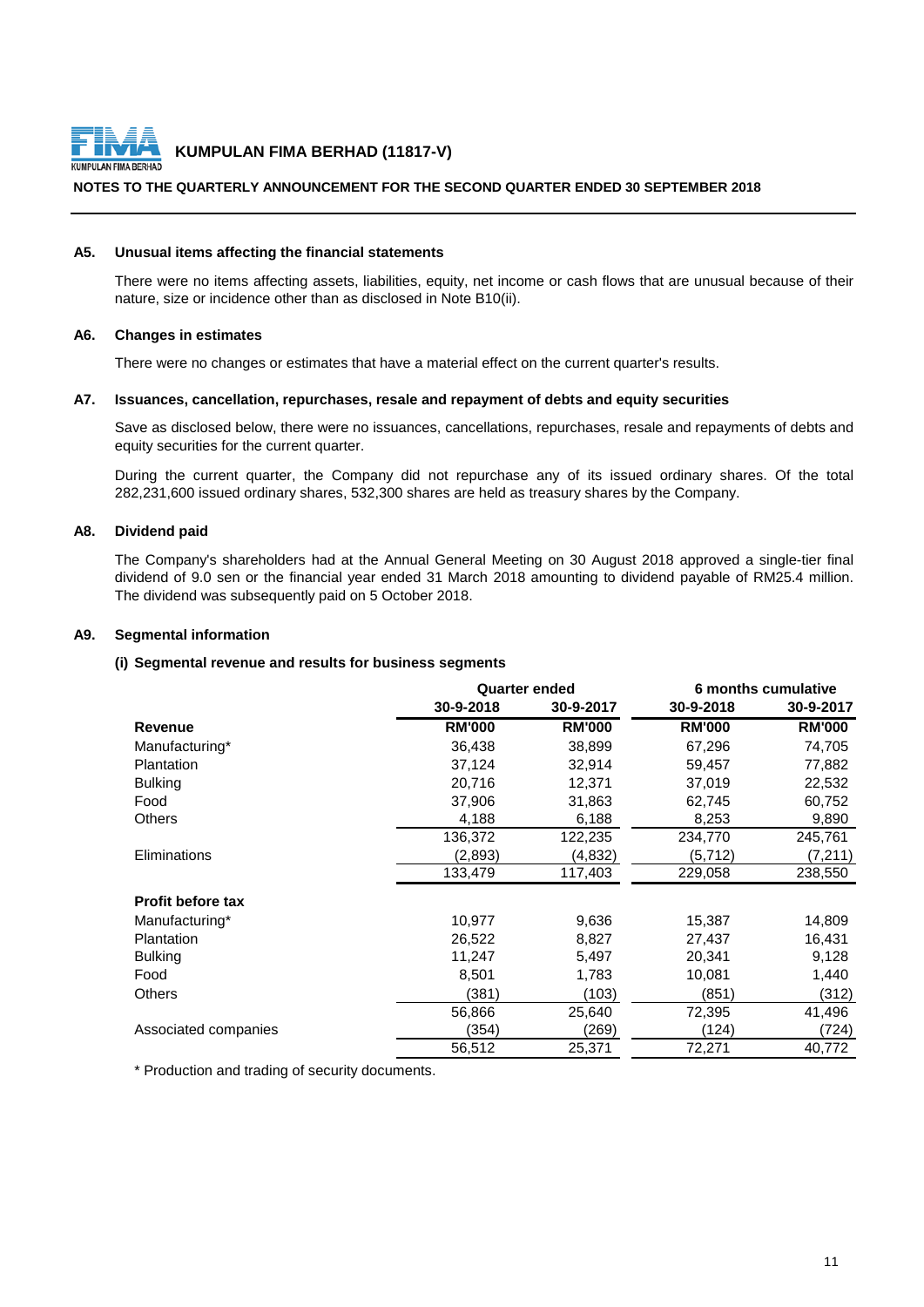

### **NOTES TO THE QUARTERLY ANNOUNCEMENT FOR THE SECOND QUARTER ENDED 30 SEPTEMBER 2018**

# **A9. Segmental information (cont'd.)**

# **(ii) Geographical segments**

|                          |               | <b>Quarter ended</b> |               | 6 months cumulative |
|--------------------------|---------------|----------------------|---------------|---------------------|
|                          | 30-9-2018     | 30-9-2017            | 30-9-2018     | 30-9-2017           |
| <b>Revenue</b>           | <b>RM'000</b> | <b>RM'000</b>        | <b>RM'000</b> | <b>RM'000</b>       |
| Malaysia                 | 67,534        | 63,603               | 123,815       | 117,925             |
| Indonesia                | 32,427        | 28,353               | 51,369        | 70,271              |
| Papua New Guinea         | 36,411        | 30,279               | 59,586        | 57,565              |
|                          | 136,372       | 122,235              | 234,770       | 245,761             |
| Eliminations             | (2,893)       | (4,832)              | (5,712)       | (7, 211)            |
|                          | 133,479       | 117,403              | 229,058       | 238,550             |
| <b>Profit before tax</b> |               |                      |               |                     |
| Malaysia                 | 17,419        | 14,165               | 25,941        | 18,734              |
| Indonesia                | 31,096        | 9,914                | 36,788        | 21,728              |
| Papua New Guinea         | 8,351         | 1,561                | 9,666         | 1,034               |
|                          | 56,866        | 25,640               | 72,395        | 41,496              |
| Eliminations             | (354)         | (269)                | (124)         | (724)               |
|                          | 56,512        | 25,371               | 72,271        | 40,772              |

|                               |                                          |                              | 6 months cumulative                                        |                              |
|-------------------------------|------------------------------------------|------------------------------|------------------------------------------------------------|------------------------------|
| <b>Assets and liabilities</b> | <b>Current year to date</b><br>30-9-2018 |                              | <b>Preceding year</b><br>corresponding period<br>30-9-2017 |                              |
|                               | <b>Assets</b><br><b>RM'000</b>           | Liabilities<br><b>RM'000</b> | <b>Assets</b><br><b>RM'000</b>                             | Liabilities<br><b>RM'000</b> |
| Malaysia                      | 1,440,924                                | 291,570                      | 1,295,022                                                  | 265,614                      |
| Indonesia                     | 106,613                                  | 14.521                       | 118,537                                                    | 23,361                       |
| Papua New Guinea              | 165,186                                  | 65,985                       | 159,817                                                    | 70,124                       |
|                               | 1,712,723                                | 372,076                      | 1,573,376                                                  | 359,099                      |
| <b>Eliminations</b>           | (465,822)                                | (153,742)                    | (387,703)                                                  | (180, 301)                   |
|                               | 1,246,901                                | 218,334                      | 1,185,673                                                  | 178,798                      |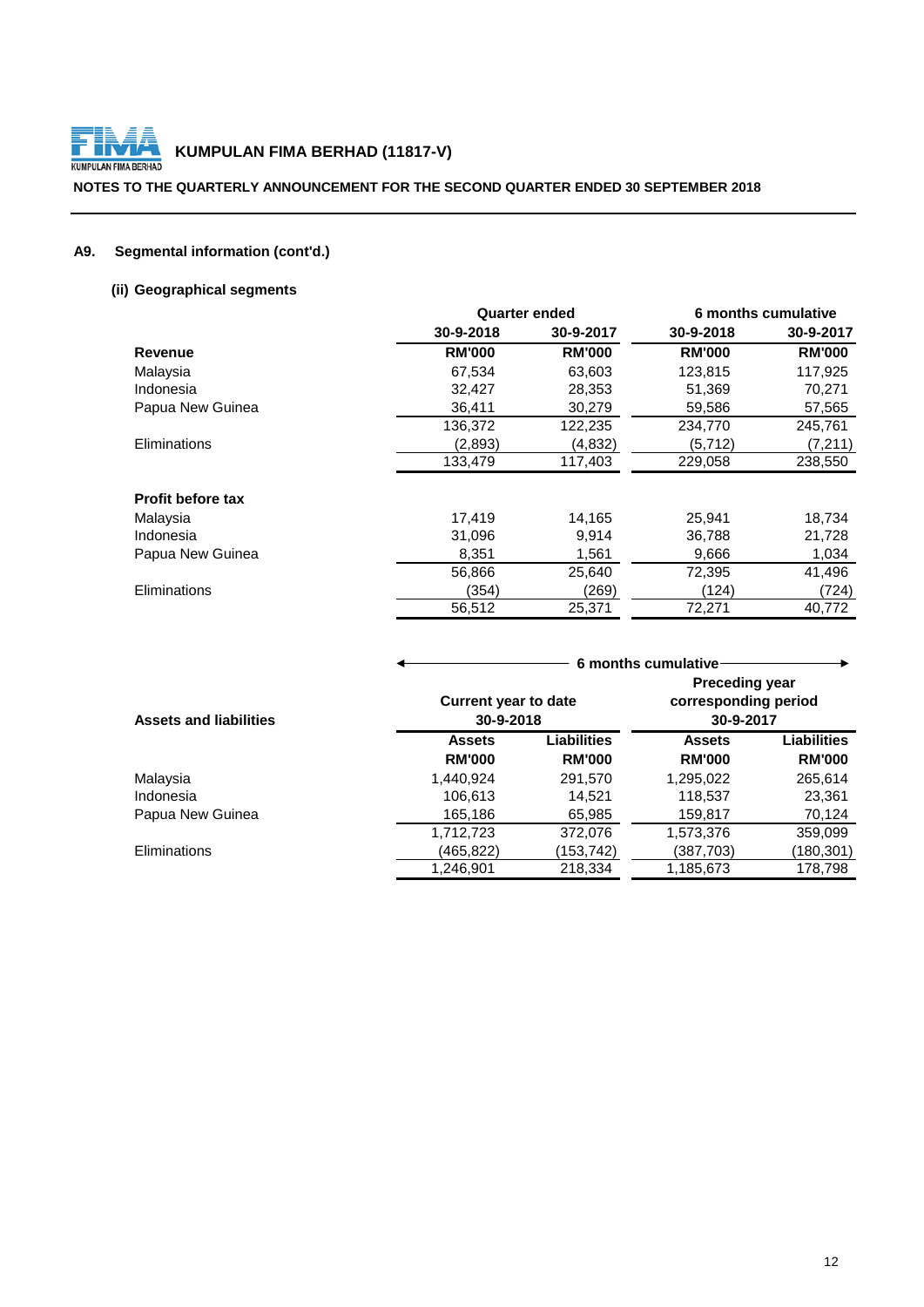

#### **NOTES TO THE QUARTERLY ANNOUNCEMENT FOR THE SECOND QUARTER ENDED 30 SEPTEMBER 2018**

### **A10. Profit before tax**

The following amounts have been included in arriving at profit before tax:

|                                            | <b>Quarter ended</b> |               | 6 months cumulative |               |
|--------------------------------------------|----------------------|---------------|---------------------|---------------|
|                                            | 30-9-2018            | 30-9-2017     | 30-9-2018           | 30-9-2017     |
| Other income                               | <b>RM'000</b>        | <b>RM'000</b> | <b>RM'000</b>       | <b>RM'000</b> |
| Interest income                            | 2,377                | 2,770         | 3,955               | 3,999         |
| <b>Operating expenses</b>                  |                      |               |                     |               |
| Depreciation                               | 7,221                | 6,029         | 13,132              | 12,444        |
| Interest expense                           | 488                  | 573           | 854                 | 714           |
| Unrealised foreign exchange (gain)/loss    | (3,831)              | 1,770         | (4,925)             | 3,606         |
| Realised forex exchange loss/(gain)        | 605                  | (437)         | 1,175               | (1, 131)      |
| Impairment loss on trade receivables       | 1,156                | 3             | 1,897               | 50            |
| Write back of impairment loss on           |                      |               |                     |               |
| trade receivables                          | (246)                | (3)           | (1,803)             | (5)           |
| Fair value changes on biological assets    | 770                  | (859)         | 1,244               | (300)         |
| Net (reversal of)/provision for warranty   | (633)                | 331           | (988)               | 652           |
| Inventories written (back)/down            | (1, 194)             | (17)          | (1,088)             | 962           |
| Net provision for retirement               |                      |               |                     |               |
| benefit obligations                        | 5                    | 25            |                     | 33            |
| Write back of impairment loss on property, |                      |               |                     |               |
| plant and equipment (Note B10(ii))         | (23,631)             |               | (23, 631)           |               |

#### **A11. Valuation of property, plant and equipment**

The Group upon adoption of MFRS has elected to use cost model from previous revaluation model. This change in accounting policy has resulted in revaluation amount on the transition date to be recorded as deemed cost.

#### **A12. Subsequent events**

There were no material events subsequent to the end of the current quarter.

# **A13. Inventories**

During the quarter, there was no significant write down or write back of inventories except as disclosed in Note A10 above.

#### **A14. Changes in the composition of the Group**

There were no changes in the composition of the Group for the current quarter and financial period to date.

#### **A15. Changes in contingent liabilities**

There were no additional contingent liabilities during the current quarter, except as disclosed in Note B10 herein.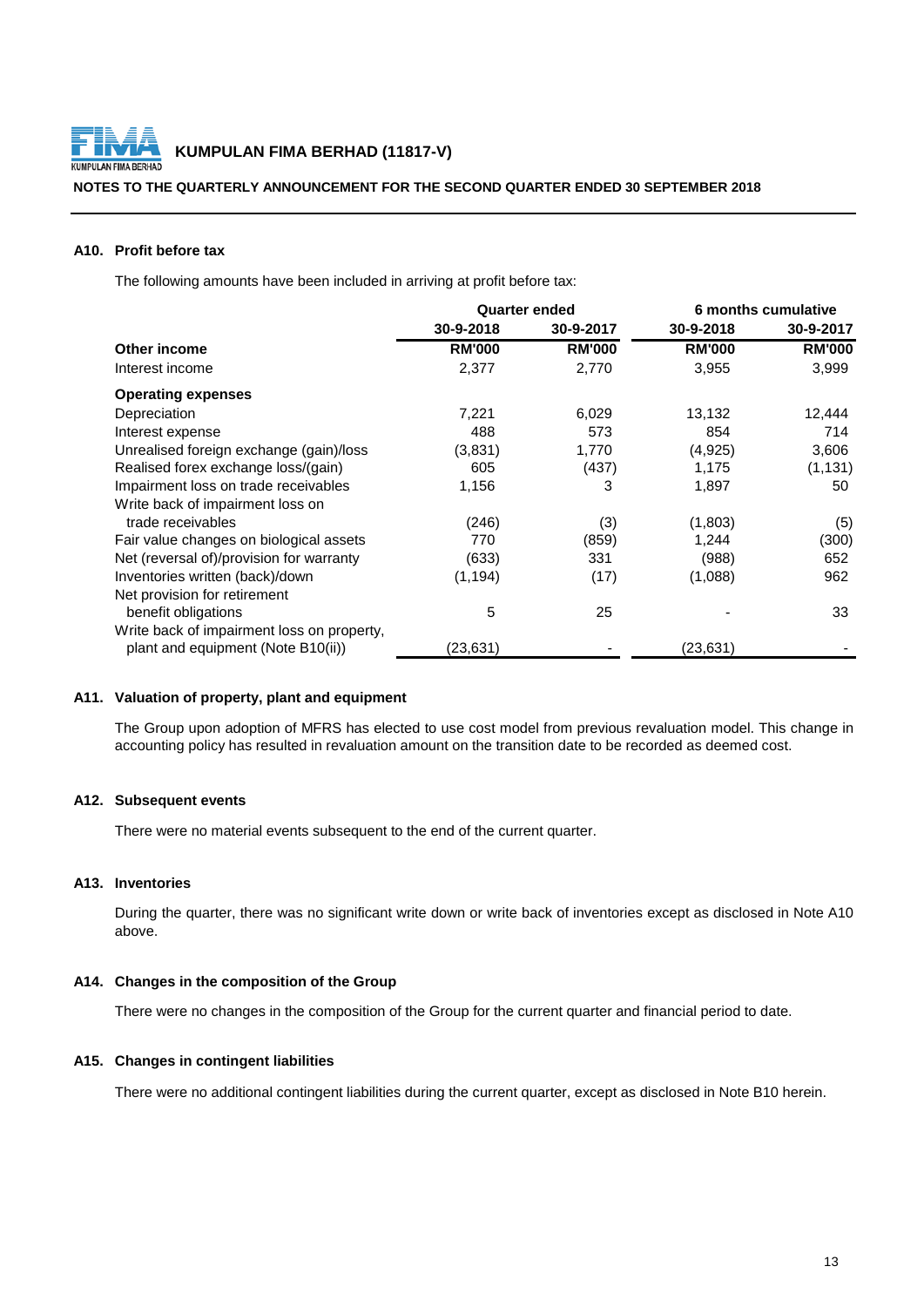

#### **NOTES TO THE QUARTERLY ANNOUNCEMENT FOR THE SECOND QUARTER ENDED 30 SEPTEMBER 2018**

### **A16. Significant acquisition of property, plant and equipment**

For the period under review, the Group's acquisitions of property, plant and equipment are as follows :

|                        | <b>Current year</b> |
|------------------------|---------------------|
|                        | to date             |
|                        | <b>RM'000</b>       |
| Plant and equipment    | 4,468               |
| Vehicles               | 4                   |
| Land and buildings     | 427                 |
| Furniture and fittings | 987                 |
| Bearer plants          | 15,369              |
|                        | 21,255              |

# **A17. Capital commitments**

The amount of commitments not provided for in the interim financial statements as at 30 September 2018 were as follows:

|                                   | <b>Current year</b> |
|-----------------------------------|---------------------|
|                                   | to date             |
|                                   | <b>RM'000</b>       |
| Property, plant and equipment     |                     |
| - Approved and contracted for     | 4.686               |
| - Approved but not contracted for | 38,880              |

#### **A18. Related party transactions**

The Group's related party transactions during the financial period were as follows:

|                                                                                  | <b>Current year</b><br>to date |
|----------------------------------------------------------------------------------|--------------------------------|
|                                                                                  | <b>RM'000</b>                  |
| Rental expenses payable to a subsidiary<br>- Fima Corporation Berhad             | 384                            |
| Advisory services rendered by corporate shareholder,<br>BHR Enterprise Sdn. Bhd. | 60                             |
| Rental income receivables from                                                   |                                |
| - Fima Instanco Sdn. Bhd.                                                        | 90                             |
| Transactions with related parties*                                               |                                |
| - PT Pohon Emas Lestari - Purchase of fresh fruit bunch                          | 3,262                          |
| - Nationwide Express - Delivery services                                         | 29                             |
| - Nationwide Express - Rental income                                             | 44                             |

\* Related parties by virtue of common shareholders/common directors.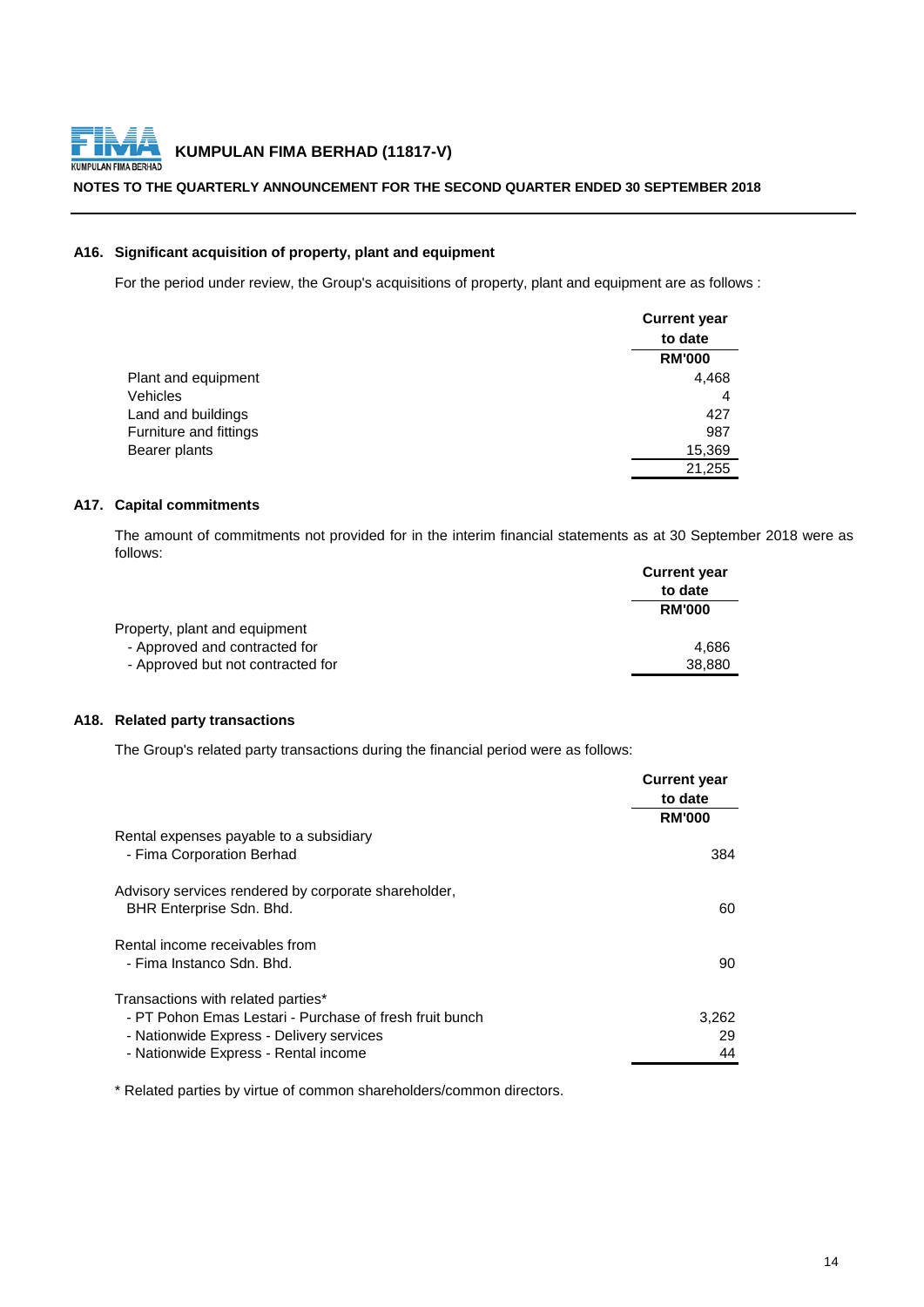

#### **NOTES TO THE QUARTERLY ANNOUNCEMENT FOR THE SECOND QUARTER ENDED 30 SEPTEMBER 2018**

#### **PART B - Bursa Securities Listing Requirements**

#### **B1. Review of performance**

**Group Performance**

|                   | Current | <b>Previous</b> |          |       |
|-------------------|---------|-----------------|----------|-------|
| (RM Million)      | YTD     | YTD             | Variance | %     |
| Revenue           | 229.06  | 238.55          | (9.49)   | (4.0) |
| Profit before tax | 72 27   | 40.77           | 31.50    | 77.3  |

Group revenue for the second quarter ended 30 September 2018 decreased to RM229.06 million as compared to RM238.55 million recorded in the corresponding period last year. The decreased of RM9.49 million was attributed to the lower revenue generated by manufacturing and plantation division.

However, Group profit before tax ("PBT") increased by RM31.50 million to RM72.27 million as compared to the corresponding period last year, mainly due to the significant write back of impairment loss on property, plant and equipment amounting RM23.6 million pursuant to the Mahkamah Agung's decision as disclosed in Note B10(ii). In addition, higher Group PBT also contributed by strong performance by bulking and food division.

The performance of each business division is as follows:

#### **Manufacturing Division**

|                   | Current | <b>Previous</b> |          |       |
|-------------------|---------|-----------------|----------|-------|
| (RM Million)      | YTN     | YTD             | Variance | %     |
| Revenue           | 67.30   | 74.71           | (7.41)   | (9.9) |
| Profit before tax | 15.39   | 14.81           | 0.58     | 3.9   |

Revenue from **Manufacturing Division** decreased by 9.9% to RM67.30 million from RM74.71 million last year, primarily due to expiration of the contract to supply certain travel documents in Q1 FY2018.

#### **Plantation Division**

| (RM Million)                      | <b>Current</b><br><b>YTD</b> | <b>Previous</b><br>YTD | Variance | %      |
|-----------------------------------|------------------------------|------------------------|----------|--------|
| Revenue                           |                              |                        |          |        |
| Indonesia                         |                              |                        |          |        |
| - Crude palm oil (CPO)            | 44.18                        | 60.59                  | (16.41)  | (27.1) |
| - Crude palm kernel oil (CPKO)    | 7.19                         | 9.68                   | (2.49)   | (25.7) |
| Malaysia                          |                              |                        |          |        |
| - Fresh fruit bunch (FFB)         | 6.18                         | 6.23                   | (0.05)   | (0.8)  |
| - Pineapple                       | 1.91                         | 1.38                   | 0.53     | 38.4   |
| Total                             | 59.46                        | 77.88                  | (18.42)  | (23.7) |
| Profit before tax and write back* | 3.81                         | 16.43                  | (12.62)  | (76.8) |
| <b>Profit before tax</b>          | 27.44                        | 16.43                  | 11.01    | 67.0   |

\* The amount is before the significant write back of impairment loss on property, plant and equipment amounting to *RM23.6 million pursuant to Mahkamah Agung's decision as disclosed in Note B10(ii).*

| FFB produced (mt)            | 86.632 | 98.615 | (11,983) | (12.2) |
|------------------------------|--------|--------|----------|--------|
| FFB yield/ha (mt)            | 9.54   | 11.46  | (1.92)   | (16.8) |
| Cost of FFB produced (RM/mt) | 257.70 | 244.58 | 13.12    | 5.4    |
| CPO produced (mt)            | 21.714 | 26.988 | (5,274)  | (19.5) |
| CPO extraction rate (%)      | 22.83  | 22.57  | 0.26     | 1.2    |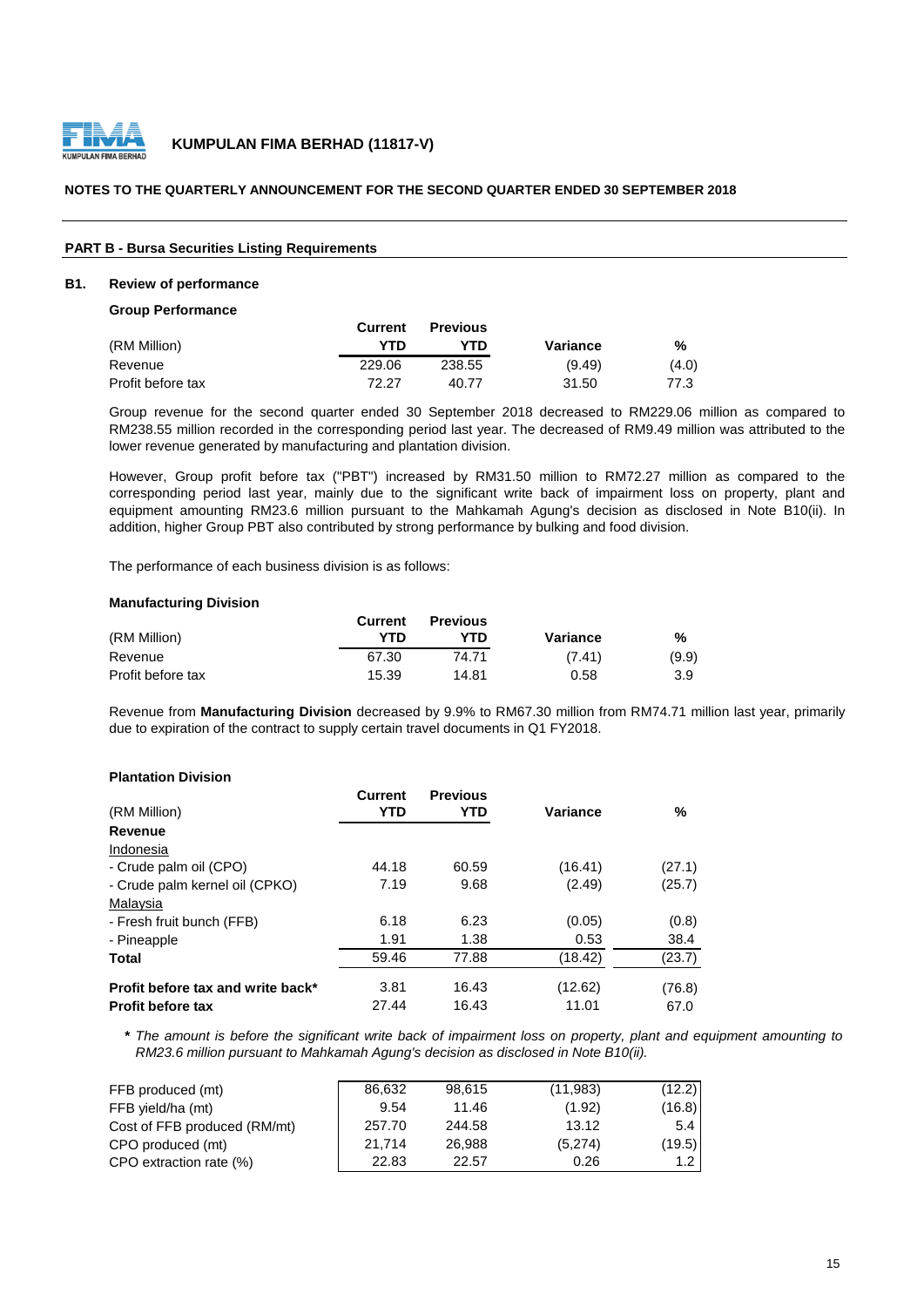

#### **NOTES TO THE QUARTERLY ANNOUNCEMENT FOR THE SECOND QUARTER ENDED 30 SEPTEMBER 2018**

#### **B1. Review of performance (cont'd.)**

**Plantation Division (cont'd.)**

|                            | <b>Current</b><br><b>YTD</b> | <b>Previous</b><br>YTD | <b>Variance</b> | %      |
|----------------------------|------------------------------|------------------------|-----------------|--------|
| <b>Sales Quantity (mt)</b> |                              |                        |                 |        |
| - CPO                      | 21,975                       | 25,257                 | (3,282)         | (13.0) |
| - CPKO                     | 2,070                        | 2,378                  | (308)           | (13.0) |
| Average CIF selling price, |                              |                        |                 |        |
| net of duty (RM/mt)        |                              |                        |                 |        |
| - CPO                      | 2,010                        | 2,376                  | (366)           | (15.4) |
| - CPKO                     | 3,476                        | 4,069                  | (593)           | (14.6) |
| Palm profiles (ha)         |                              |                        |                 |        |
| - Mature                   | 9,079.7                      | 8,602.4                |                 |        |
| - Immature                 | 5,570.2                      | 4,607.9                |                 |        |
| Total planted area         | 14.649.9                     | 13.210.3               |                 |        |

Revenue from **Plantation Division** decreased by 23.7% to RM59.46 million as compared to the corresponding period last year. It is primarily attributable to lower sales volume and selling price of CPO and CPKO. The division posted higher PBT of RM27.44 million, RM11.01 million higher than last year mainly due to significant write back of impairment loss on property, plant and equipment amounting RM23.6 million pursuant to Mahkamah Agung's decision as disclosed in Note B10(ii).

Our plantation estates in Malaysia which are still in the process of land development or palm planting registered a total pretax loss of RM6.12 million as compared to RM4.08 million pretax loss recorded in the corresponding period last year.

#### **Bulking Division**

|                   | Current | <b>Previous</b> |          |       |
|-------------------|---------|-----------------|----------|-------|
| (RM Million)      | YTD     | YTD.            | Variance | %     |
| Revenue           | 37.02   | 22.53           | 14.49    | 64.3  |
| Profit before tax | 20.34   | 9.13            | 11.21    | 122.8 |

**Bulking Division** recorded an increase of RM14.49 million or 64.3% higher in revenue from RM22.53 million recorded last year. The increase was mainly due to higher revenue recorded by most of products segment. In line with the increase in revenue, the division's PBT increased by RM11.21 million to RM20.34 million.

#### **Food Division**

| (RM Million)           | Current<br>YTD | <b>Previous</b><br>YTD | Variance | %     |
|------------------------|----------------|------------------------|----------|-------|
| Revenue                |                |                        |          |       |
| Papua New Guinea (PNG) | 59.59          | 57.57                  | 2.02     | 3.5   |
| Malaysia               | 3.16           | 3.18                   | (0.02)   | (0.6) |
|                        | 62.75          | 60.75                  | 2.00     | 3.3   |
| Profit before tax      | 10.08          | 1.44                   | 8.64     | 600.0 |

**Food Division's** revenue increased to RM62.75 million compared to RM60.75 million recorded in the previous financial year. The increase in revenue was mainly due to the higher sales of tuna loin. The division's PBT increased by RM8.64 milion as compared to RM1.44 million recorded in the same period last year mainly attributable to forex gain of RM3.48 million (Q2 FY2018: Forex loss of RM2.29 million).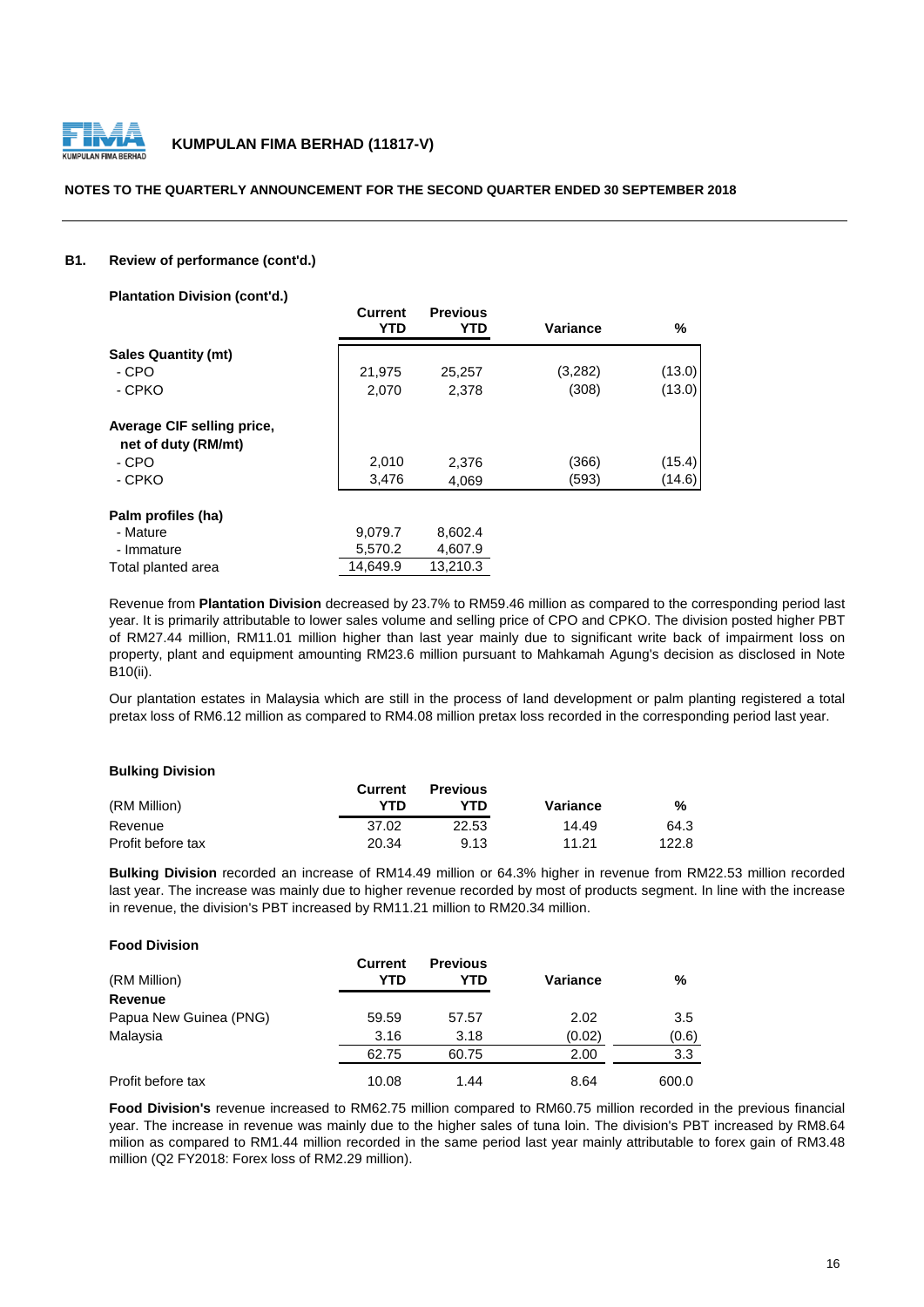

#### **NOTES TO THE QUARTERLY ANNOUNCEMENT FOR THE SECOND QUARTER ENDED 30 SEPTEMBER 2018**

#### **B2. Comparison with preceding quarter's results**

#### **Group Performance**

|                   | QTR 2   | OTR 1   |          |       |
|-------------------|---------|---------|----------|-------|
| (RM Million)      | FY 2019 | FY 2019 | Variance | %     |
| Revenue           | 133.48  | 95.58   | 37.90    | 39.7  |
| Profit before tax | 56.51   | 15.76   | 40.75    | 258.6 |

The Group's revenue increased by RM37.90 million to RM133.48 million as compared to the preceding quarter, as a result of higher revenue recorded by most of the divisions.

In line with higher revenue registered in the current quarter, Group PBT increased by RM40.75 million to RM56.51 million as compared to RM15.76 million recorded in the preceding quarter.

The performance of each business division is as follows:

#### **Manufacturing Division**

|                   | QTR <sub>2</sub> | OTR 1   |          |       |
|-------------------|------------------|---------|----------|-------|
| (RM Million)      | FY 2019          | FY 2019 | Variance | %     |
| Revenue           | 36.44            | 30.86   | 5.58     | 18.1  |
| Profit before tax | 10.98            | 4.41    | 6.57     | 149.0 |

**Manufacturing Division's** revenue increased by RM5.58 million or 18.1% in the current quarter as compared to the preceding quarter. The improvement was mainly due to increased volume from confidential documents. On the back of higher revenue, coupled with more favourable sales mix and higher write back of inventories and reversal of provision for warranty by RM1.8 million, PBT has also increased from RM4.41 million in preceding quarter to RM10.98 million in current quarter.

#### **Plantation Division**

| (RM Million)                      | QTR <sub>2</sub><br>FY 2019 | QTR <sub>1</sub><br>FY 2019 | Variance | %       |
|-----------------------------------|-----------------------------|-----------------------------|----------|---------|
| Revenue                           |                             |                             |          |         |
| Indonesia                         |                             |                             |          |         |
| - CPO                             | 25.24                       | 18.94                       | 6.30     | 33.3    |
| - CPKO                            | 7.19                        | ٠                           | 7.19     |         |
| Malaysia                          |                             |                             |          |         |
| - Fresh fruit bunch               | 3.78                        | 2.39                        | 1.39     | 58.2    |
| - Pineapple                       | 0.91                        | 1.00                        | (0.09)   | (9.0)   |
| Total                             | 37.12                       | 22.33                       | 14.79    | 66.2    |
| Profit before tax and write back* | 2.89                        | 0.92                        | 1.97     | 214.1   |
| <b>Profit before tax</b>          | 26.52                       | 0.92                        | 25.60    | 2.782.6 |

\* The amount is before the significant write back of impairment loss on property, plant and equipment amounting to *RM23.6 million pursuant to Mahkamah Agung's decision as disclosed in Note B10(ii).*

| CPO produced (mt)                                                    | 11.572          | 10.142 | 1,430          | 14.1           |
|----------------------------------------------------------------------|-----------------|--------|----------------|----------------|
| <b>Sales Quantity (mt)</b><br>- CPO<br>- CPKO                        | 12,963<br>2,070 | 9.012  | 3.951<br>2.070 | 43.8<br>100.0  |
| Average CIF selling price,<br>net of duty (RM/mt)<br>- CPO<br>- CPKO | 1.947<br>3,476  | 2.102  | (155)<br>3,476 | (7.4)<br>100.0 |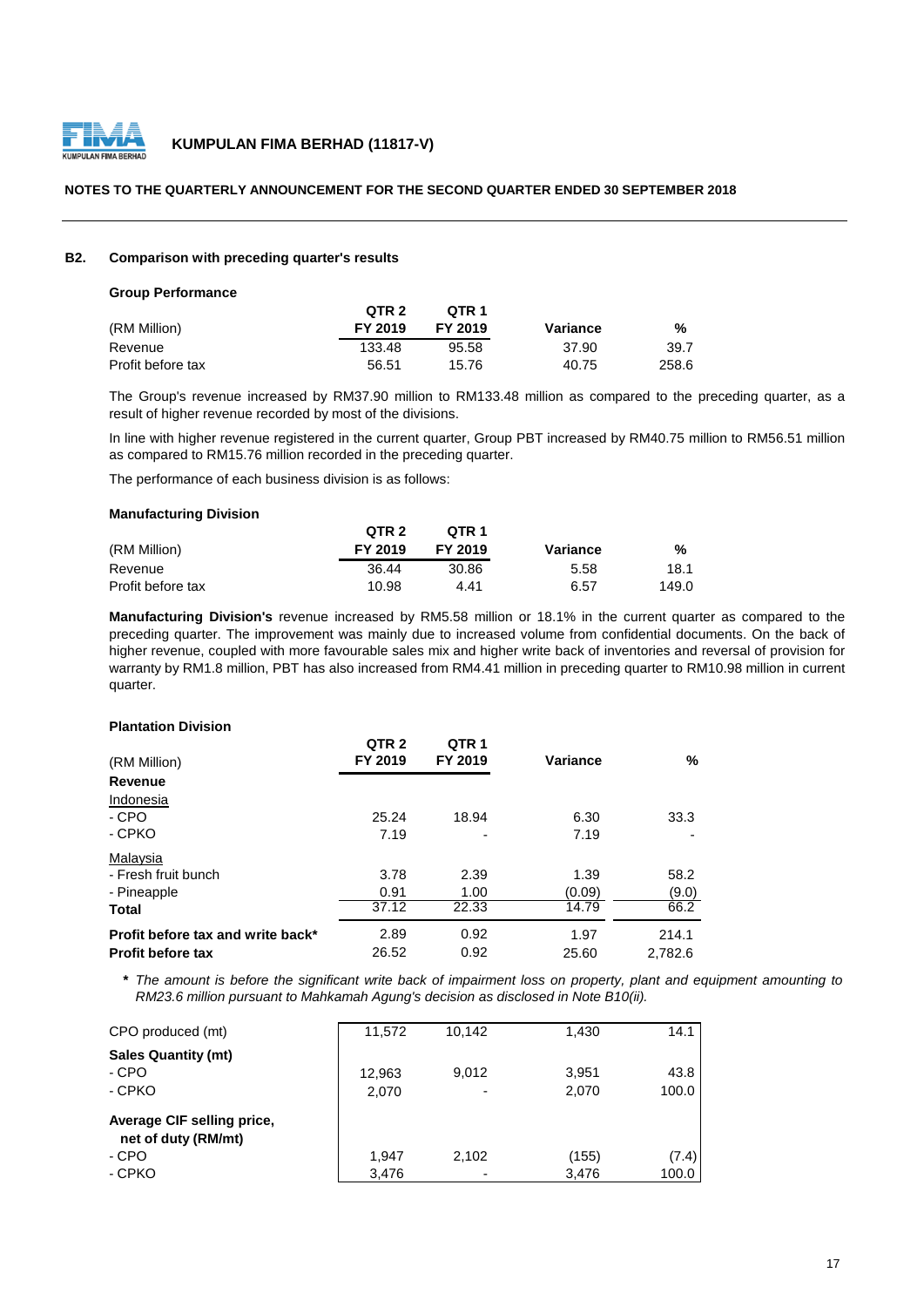

#### **NOTES TO THE QUARTERLY ANNOUNCEMENT FOR THE SECOND QUARTER ENDED 30 SEPTEMBER 2018**

#### **B2. Comparison with preceding quarter's results (cont'd.)**

#### **Plantation Division (cont'd.)**

Plantation Division's revenue for the quarter increased by RM14.79 million, higher than the preceding quarter due to higher sales volume of CPO and CPKO. As a results of higher revenue, PBT increased by RM25.60 million as compared to the preceding quarter following to the significant write back of impairment loss on property, plant and equipment amounting RM23.6 million, pursuant to Mahkamah Agung's decision as disclosed in Note B10(ii).

#### **Bulking Division**

|                   | QTR <sub>2</sub> | OTR <sub>1</sub> |          |      |
|-------------------|------------------|------------------|----------|------|
| (RM Million)      | FY 2019          | FY 2019          | Variance | %    |
| Revenue           | 20.72            | 16.30            | 4.42     | 27.1 |
| Profit before tax | 11.25            | 9.09             | 2.16     | 23.8 |

Revenue from **Bulking Division** of RM20.72 million was 27.1% higher than the preceding quarter, mainly contributed by edible oil segment. In line with increase in revenue, PBT has also increased by 23.8% or RM2.16 million as compared to the preceding quarter.

#### **Food Division**

| (RM Million)      | QTR <sub>2</sub><br>FY 2019 | QTR <sub>1</sub><br>FY 2019 | <b>Variance</b> | %     |
|-------------------|-----------------------------|-----------------------------|-----------------|-------|
| Revenue           |                             |                             |                 |       |
| <b>PNG</b>        | 36.41                       | 23.18                       | 13.23           | 57.1  |
| Malaysia          | 1.50                        | 1.66                        | (0.16)          | (9.6) |
|                   | 37.91                       | 24.84                       | 13.07           | 52.6  |
| Profit before tax | 8.50                        | 1.58                        | 6.92            | 438.0 |

Revenue from **Food Division** increased by RM13.07 million or 52.6% to RM37.91 million as compared to the preceding quarter due to higher sales volume of canned tuna and tuna loin. On the back of higher revenue, the division registered an improvement in PBT by RM6.92 million as compared to preceding quarter, mainly attributed to the forex gain of RM3.53 million recognised in the current quarter.

#### **B3. Prospects**

The Board recognises the challenges ahead faced by **Manufacturing Division** following the expiration of a supply contract for certain travel document. The division will continue its concerted efforts to establish new strategic alliances to develop new products and solutions to complement its existing products.

**Plantation Division.** The overall performance of the oil palm production and processing is very much influenced by the direction of palm oil prices and our estates' yield. Nevertheless, we will remain focus in improving our efficiency and productivity in oil palm plantation operation and optimising production cost.

**Bulking Division.** The demand for storage is expected to improve slightly with the increase in palm oil stock level nationwide. The division is looking at securing more long term contracts with customers as well as handling higher margin products.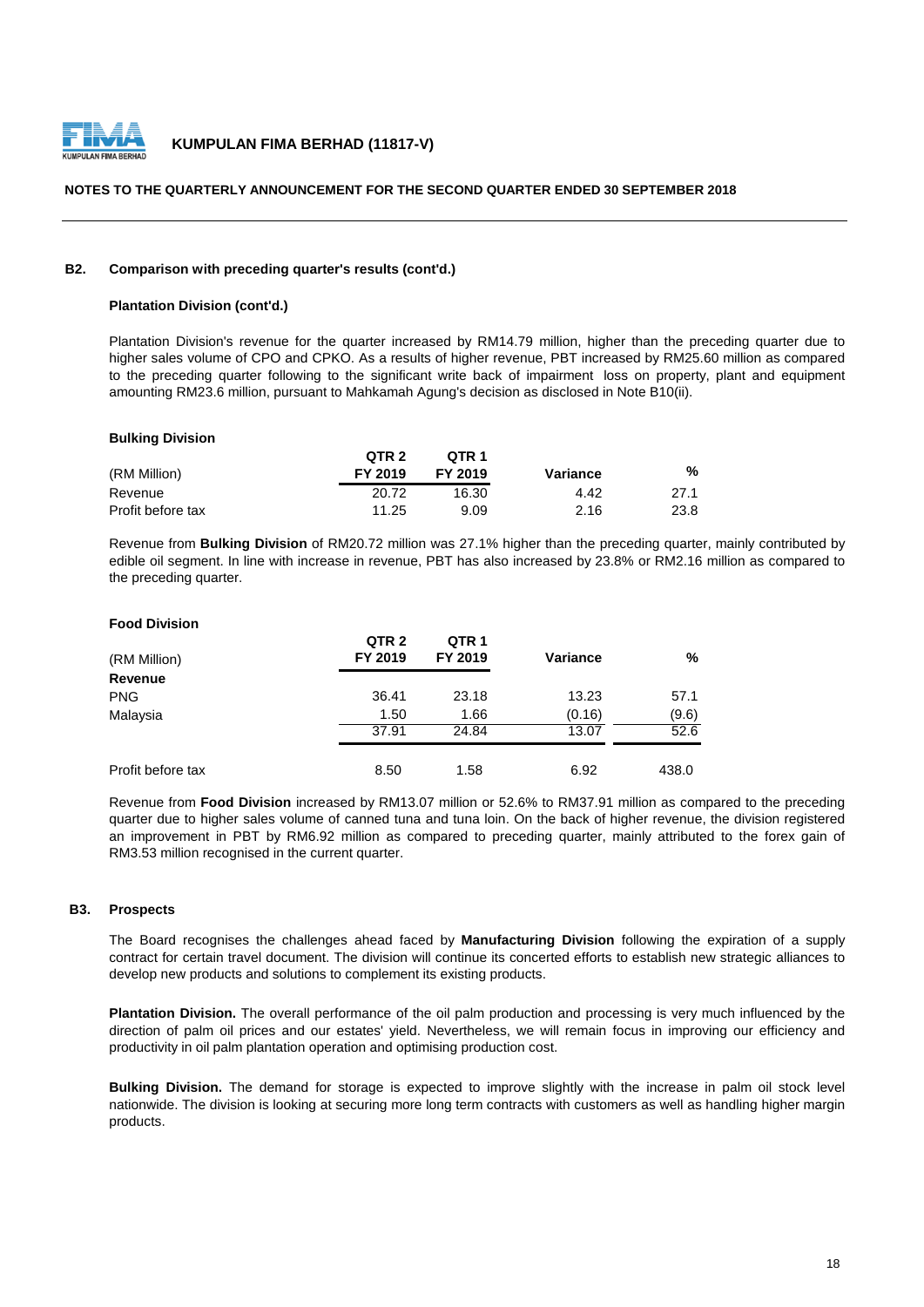

#### **NOTES TO THE QUARTERLY ANNOUNCEMENT FOR THE SECOND QUARTER ENDED 30 SEPTEMBER 2018**

#### **B3. Prospects (cont'd.)**

**Food Division** faces many challenges ahead, particularly in Papua New Guinea where the division's main operation is located, amidst intense market competition from cheaper imported products and currency fluctuation. The division will continue to focus on operational efficiency, productivity and margin improvements, and cost control as well as emphasising on quality, service and delivery.

#### **B4. Explanatory notes on variances with profit forecasts or profit guarantees**

The Group did not issue any profit forecast and/or profit guarantee to the public.

#### **B5. Income tax expense**

|                  | <b>Current</b> | <b>Current</b> |
|------------------|----------------|----------------|
|                  | year           | year           |
|                  | quarter        | to date        |
|                  | 30-9-2018      | 30-9-2018      |
|                  | <b>RM'000</b>  | <b>RM'000</b>  |
| Current taxation | 7,769          | 10,932         |

The effective tax rate on the Group's profit to date is lower than the statutory tax rate mainly due to write back of impairment loss on property, plant and equipment which is not subject to tax.

#### **B6. Profits/(losses) on sale of unquoted investments and/or properties**

There were no sale of unquoted investments and/or properties during the current quarter.

#### **B7. Purchase or disposal of quoted securities**

There were no purchase or disposal of quoted securities during the current quarter.

#### **B8. Corporate proposals**

#### **(a) Status of corporate proposal**

There are no corporate proposals announced but not completed at the date of this report.

#### **(b) Utilisation of proceeds raised from any corporate proposal** Not applicable.

#### **B9. Borrowings and debt securities**

|                                   | As at<br>30-9-2018<br><b>RM'000</b> | As at<br>$31 - 3 - 2018$<br><b>RM'000</b> |
|-----------------------------------|-------------------------------------|-------------------------------------------|
| Secured:                          |                                     |                                           |
| Non-current                       |                                     |                                           |
| *Obligations under finance leases | 15,289                              | 15,588                                    |
| <b>Current</b>                    |                                     |                                           |
| *Obligations under finance leases | 611                                 | 611                                       |
| Bankers' acceptance               | 10,341                              | 8,419                                     |
| Short term revolving credit       | 25,000                              | 25,000                                    |
|                                   | 35,952                              | 34,030                                    |
|                                   | 51,241                              | 49,618                                    |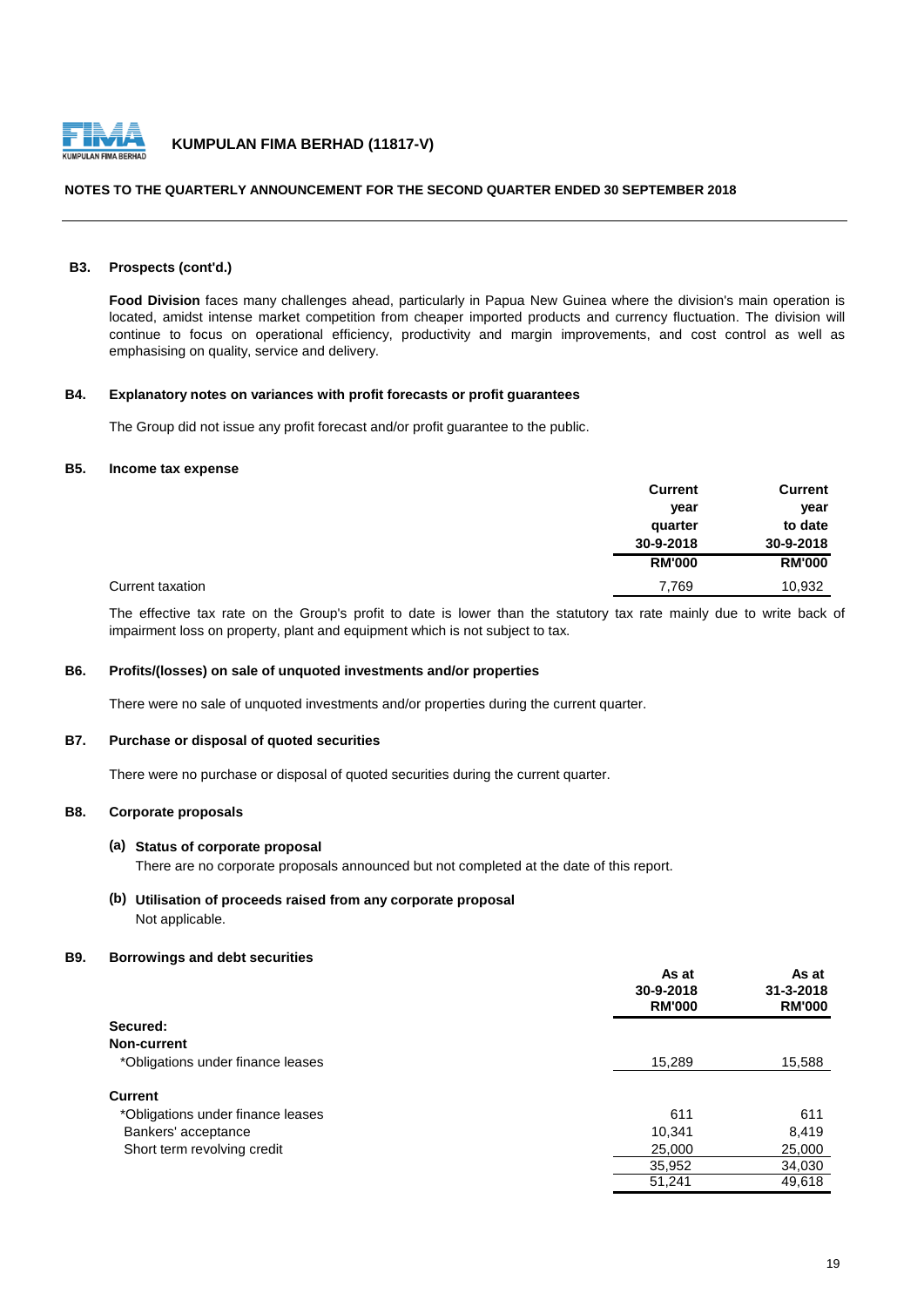

#### **NOTES TO THE QUARTERLY ANNOUNCEMENT FOR THE SECOND QUARTER ENDED 30 SEPTEMBER 2018**

#### **B9. Borrowings and debt securities (cont'd.)**

\* The obligations under finance leases are in respect of the following land lease:

- (i) A 99 year land lease granted to subsidiary, Gabungan Warisan Sdn. Bhd. to develop approximately 249.8 ha of land in Kuala Krai, Kelantan Darul Naim. The lease expires on 2 July 2112.
- (ii) Sub-leases granted to subsidiaries, Taka Worldwide Trading Sdn. Bhd. and Etika Gangsa Sdn. Bhd. over 2 parcels of land measuring approximately 404.6 ha, deemed suitable for oil palm cultivation, situated in Mukim Relai, Daerah Jajahan Gua Musang, Kelantan for a term of 66 years expiring 5 March 2075, with an option to renew for a further period of 33 years.
- (iii) A 60 year lease granted to subsidiary, R.N.E. Plantation Sdn Bhd over 1 plot of agricultural land measuring 2,000 ha located at Sungai Siput, Daerah Kuala Kangsar, Perak. The lease will expire on 3 August 2075, with an option to renew for a further 30 years.

#### **B10. Changes in material litigations**

Except for the following, there were no other changes in material litigation since the date of the last annual statement of financial position:

(i) On 30 July 2018, a subsidiary, Fima Corporation Berhad ("FimaCorp") announced that its wholly owned subsidiary, Percetakan Keselamatan Nasional Sdn. Bhd. ("the Plaintiff"), has on the same day, commenced a High Court action against Datasonic Technologies Sdn. Bhd. ("the Defendant").

The claim is for a sum of RM24,975,000.00 (excluding interest and cost) ("Outstanding Amount"), being the amount due and owing by the Defendant to the Plaintiff for 1.5 million Malaysian passport booklets which were supplied by the Plaintiff to the Defendant.

At the request of the Defendant during the case management on 3 October 2018, the Plaintiff agreed to attempt mediation with the aim of arriving at an amicable resolution. The mediation took place on 17 October 2018 and 19 October 2018. However, the parties could not reach a resolution.

The next case management has been fixed on 7 December 2018.

This civil suit is not expected to give significant impact on the financial and operational position of the Company.

(ii) On 21 October 2016, FimaCorp announced that its Indonesian subsidiary, PT Nunukan Jaya Lestari ("PTNJL") has instituted legal proceedings to challenge the order issued by the Menteri Agraria dan Tata Ruang/Kepala Badan Pertanahan Nasional ('Defendant") ("Ministerial Order") to revoke PTNJL's land title Hak Guna Usaha No. 01/Nunukan Barat ("HGU") with immediate effect.

The Ministerial Order was on the basis that the HGU was improperly issued due to administrative irregularities performed by certain officers of the Badan Pertanahan Nasional Provinsi Kalimantan Timur at the time of the issuance of the HGU in 2003, resulting in parts of the area within the HGU to overlap with foresty areas. PTNJL's planted area affected by the Ministerial Order measures 3,691.9 hectare.

On 21 October 2016, PTNJL filed an application in the Pengadilan Tata Usaha (State Administrative Court) in Jakarta, Indonesia seeking an order to annul the Ministerial Order. Simultaneously, in the said application, PTNJL has also sought an order from State Administrative Court to postpone the enforcement of the Ministerial Order pending full and final determination of the matter by the Indonesian courts. The Defendant, together with a third party interverner, PT Adindo Hutani Lestari, have filed a defence against the said suit.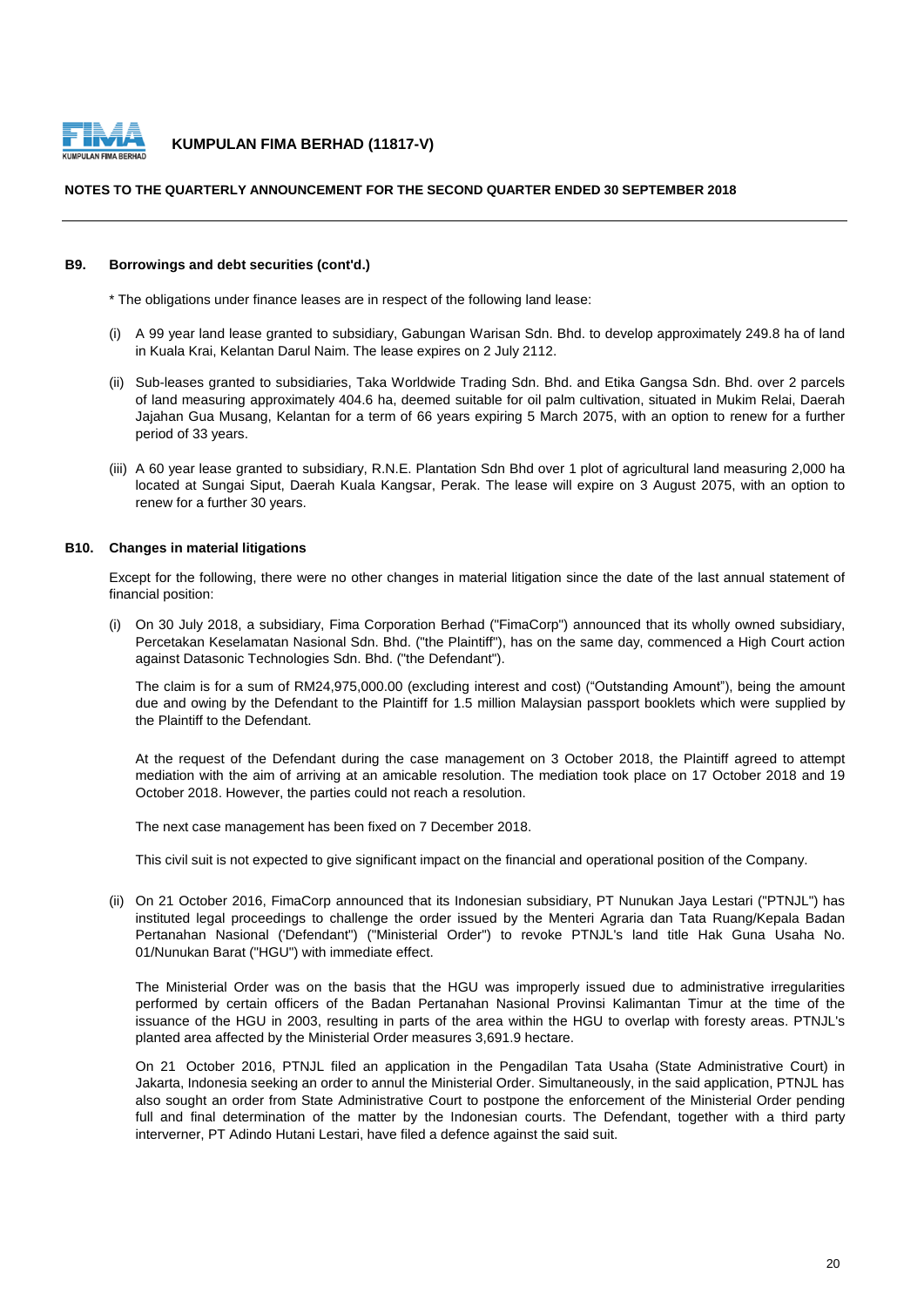

#### **NOTES TO THE QUARTERLY ANNOUNCEMENT FOR THE SECOND QUARTER ENDED 30 SEPTEMBER 2018**

#### **B10. Changes in material litigations (cont'd.)**

On 13 June 2017, the State Administrative Court dismissed the application filed by PTNJL to annul the Ministerial Order. Subsequently on 24 July 2017, PTNJL filed and appeal to the Pengadilan Tinggi Tata Usaha Negara Jakarta to appeal against the decision of the State Adminstrative Court.

The Pengadilan Tinggi Tata Usaha Negara Jakarta vide its written decision dated 11 December 2017 (which was received by the Company's solicitors on 2 January 2018 and subsequently forwarded to FimaCorp on 3 January 2018):

- (a) has partly allowed PTNJL's appeal against the State Administrative Court's decision, with costs;
- (b) has declared that the Ministerial Order revoking PTNJL's HGU to be void, save for the areas overlapping with forestry areas/third party interests measuring 5,138 hectares; and
- (c) has ordered the Defendant to revoke the Ministerial Order save for the areas overlapping with forestry areas/third party interests measuring 5,138 hectares.

Pursuant to Pengadilan Tinggi Tata Usaha Negara Jakarta's decision dated 11 December 2017, PTNJL has filed its statement of appeal on 10 January 2018 and appeal on 23 January 2018 to the Mahkamah Agung Republik Indonesia ("Mahkamah Agung") in respect of the decision of the Pengadilan Tinggi Tata Usaha Negara Jakarta.

Mahkamah Agung, vide its written decision dated 21 August 2018, has allowed PTNJL's appeal and ruled that the Ministerial Order revoking PTNJL's HGU be annulled. The Mahkamah Agung also ordered the Defendant, to simultaneously:

- (a) issue an order cancelling PTNJL's HGU rights over the areas overlapping with third party interests measuring 3,500 hectares; and
- $(b)$ issue a new HGU certificate in favour of PTNJL for an area measuring 16,474.130 hectares, (which is 19,974.130 hectares less the 3,500 hectares referred to above).

In the circumstances, PTNJL will proceed to take the necessary legal steps to enforce the court's decision.

The amount of write back relating to the impairment of property, plant and equipment previously affected by the Ministerial Order is RM23,631,000 and reflected in the current quarter results.

(iii) Following the termination of the Tenancy Agreement by Malaysia Airports Holding Berhad ("MAHB") on 11 May 2000, a subsidiary, FimaCorp, as the Principal Tenant issued a termination notice dated 15 May 2000 to all its respective sub-tenants at Airtel Complex, Subang.

Pursuant to the above, on 28 September 2001, FimaCorp was served a Writ of Summons dated 9 August 2001 from a tenant ("Plaintiff") claiming for a compensation sum of approximately RM2.12 million being the renovation costs and general damages arising from the early termination of the Tenancy Agreement at Airtel Complex, in Subang. The Board of FimaCorp had sought the advice of the solicitors and was of the opinion that there should be no compensation payable to the Plaintiff as the demised premises was acquired by a relevant authority, MAHB, which was provided in the Tenancy Agreement between FimaCorp and the Plaintiff.

On 11 November 2008, the Court had disposed off this matter summarily in favour of the Plaintiff and on 4 March 2009, FimaCorp had filed its Record of Appeal to the Court of Appeal to appeal against the decision.

The subsidiary had made full provision for the compensation claim of RM2.12 million in the financial year ended 31 March 2009.

On 27 September 2011, the Court of Appeal had allowed FimaCorp's appeal against the decision handed down by the High Court. However, the Court of Appeal had directed that the matter be remitted to the High Court for a full trial. There has been no development since 27 September 2011.